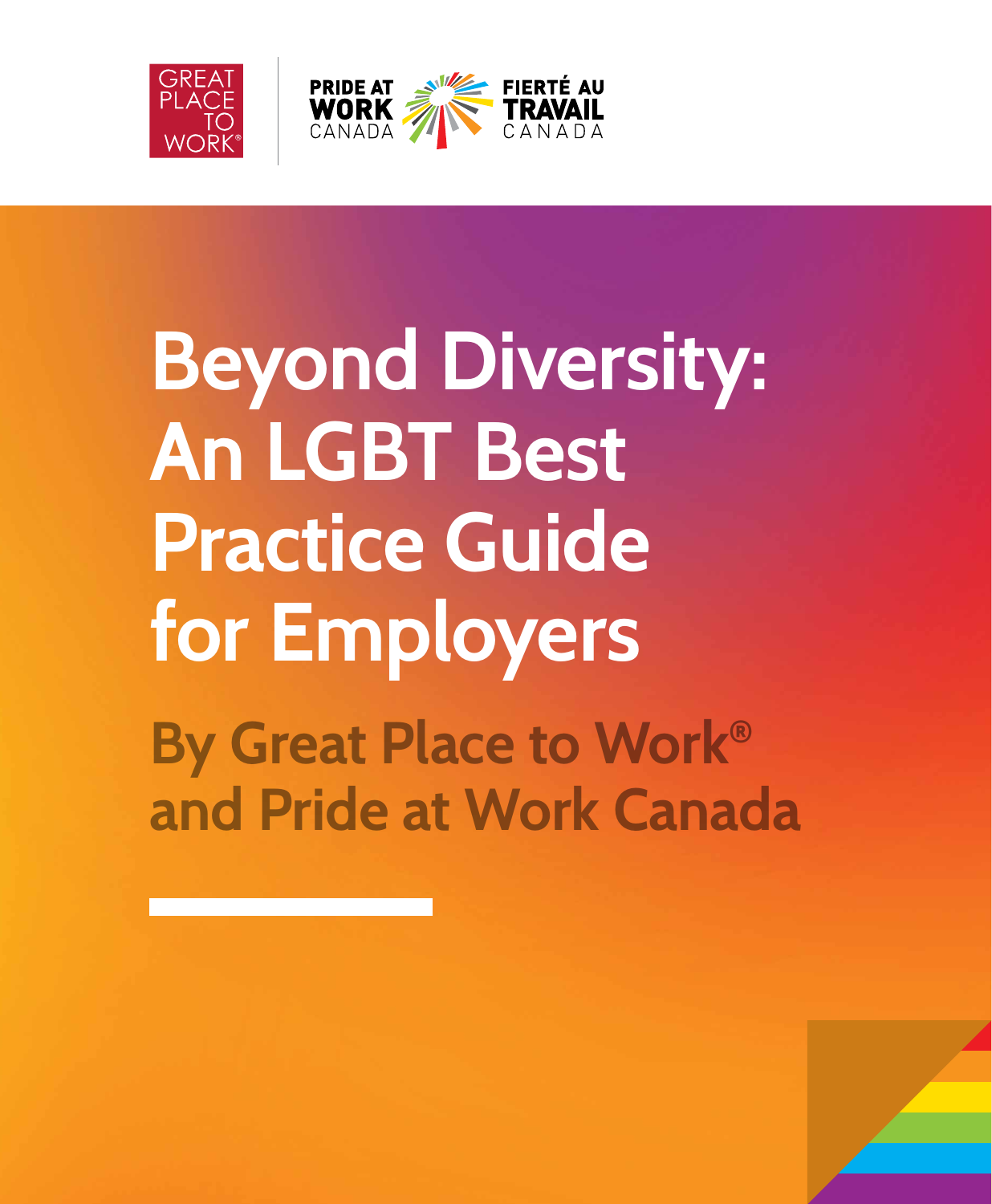# **Table of Contents**

| <b>INTRODUCTION</b>                                                              | PG.3          |
|----------------------------------------------------------------------------------|---------------|
| <b>TOP 12 STRATEGIES TO PROMOTE INCLUSION</b><br>OF LGBT PEOPLE IN THE WORKPLACE | PG.7          |
| <b>THE ROAD AHEAD</b>                                                            | <b>PG. 25</b> |
| <b>GETTING THERE TOGETHER</b>                                                    | <b>PG 26</b>  |

#### **Authors:**

#### **Alison Grenier**

Head of Culture and Research Great Place to Work®

**Jacq Hixson-Vulpe** Coordinator, LGBT Inclusion Index Pride at Work Canada



**Great Place to Work®** is the global authority on building, sustaining and recognizing high-trust workplaces. Their mission is to build a better society by creating great workplaces—for all.



**Pride at Work Canada** is the leading national not-for-profit confronting LGBT inclusion in Canadian workplaces. Through dialogue, education and leadership, they empower organizations to foster a workplace culture that recognizes LGBT employees as an important part of a diverse workforce.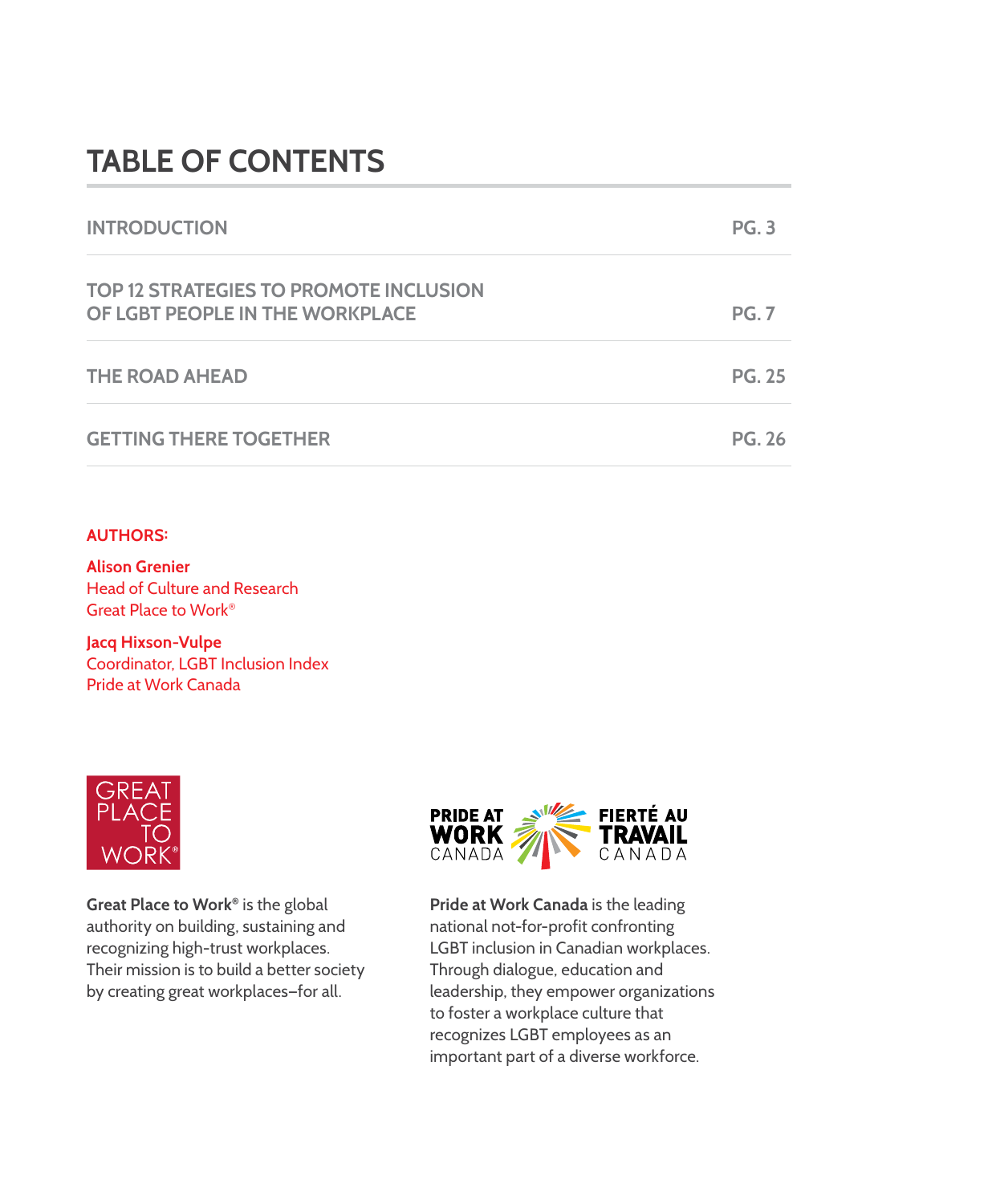**"All people everywhere deserve to work in an organization where they trust their leaders, take pride in what they do, and enjoy their colleagues. More and more organizations realize that high-trust workplaces—where every employee's potential is realized—are good for business and good for society."**

Kim Peters, Executive Vice President, Great Place to Work®

**"The progress we have seen in the last few decades is astonishing, but we need to continue to work together to build a bright future for LGBT people. For each of us who breaks a barrier or cracks a ceiling, there's someone else who needs a helping hand."**

Colin Druhan, Executive Director Pride at Work Canada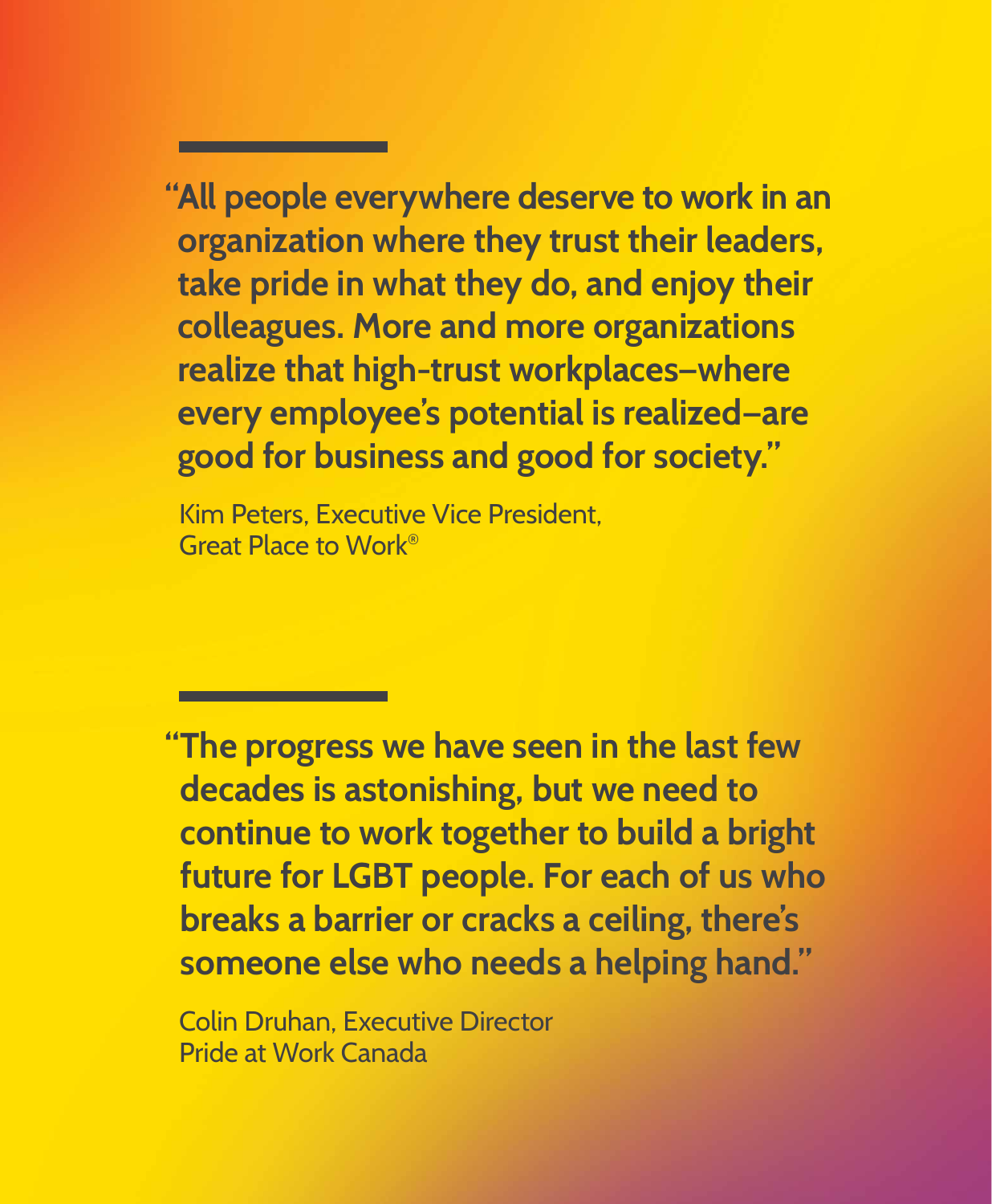

# **Introduction written by Great Place to Work®**

Workplace diversity is the new normal. Business leaders everywhere recognize diversity in all its forms as a competitive advantage. Diverse perspectives drive creativity, innovation and foster a feeling among employees that their opinion matters, which encourages them to give their best effort and stick around. According to Michael Bush, CEO of Great Place to Work<sup>®</sup>, "when employees look up, look to the left and to the right, they internalize what they see, it gives them hope that they will be seriously listened to when approaching leaders with new product ideas, growth opportunities, or simply to connect. This hope fuels increased commitment which is needed for innovation and the attraction and retention of A-team players of all types."

And it seems that business leaders are putting this belief into practice. The vast majority of Canadian workplaces are representative of the communities in which they operate, have a formal diversity committee—with access to a budget—as well as an executive champion to drive this agenda forward.

Despite this overwhelming strategic focus on diversity, many Canadian organizations are still reporting that, while overt racism, sexism and homophobia is not as prevalent as it was a decade ago, diversity in workplaces has not yet translated into true inclusiveness.

Diversity is about ensuring you have people of different backgrounds and experiences represented in the workplace. Inclusiveness takes it a step further by creating an environment where people's differences of thought and experience are actually appreciated and viewed as a business advantage. Many well-meaning organizations have jumped on the bandwagon to hire for diversity without having the programs and structures in place to truly bring diverse perspectives into the fold.

> **Diversity in itself does not create inclusion—an inclusive environment must be intentionally designed, nurtured and supported.**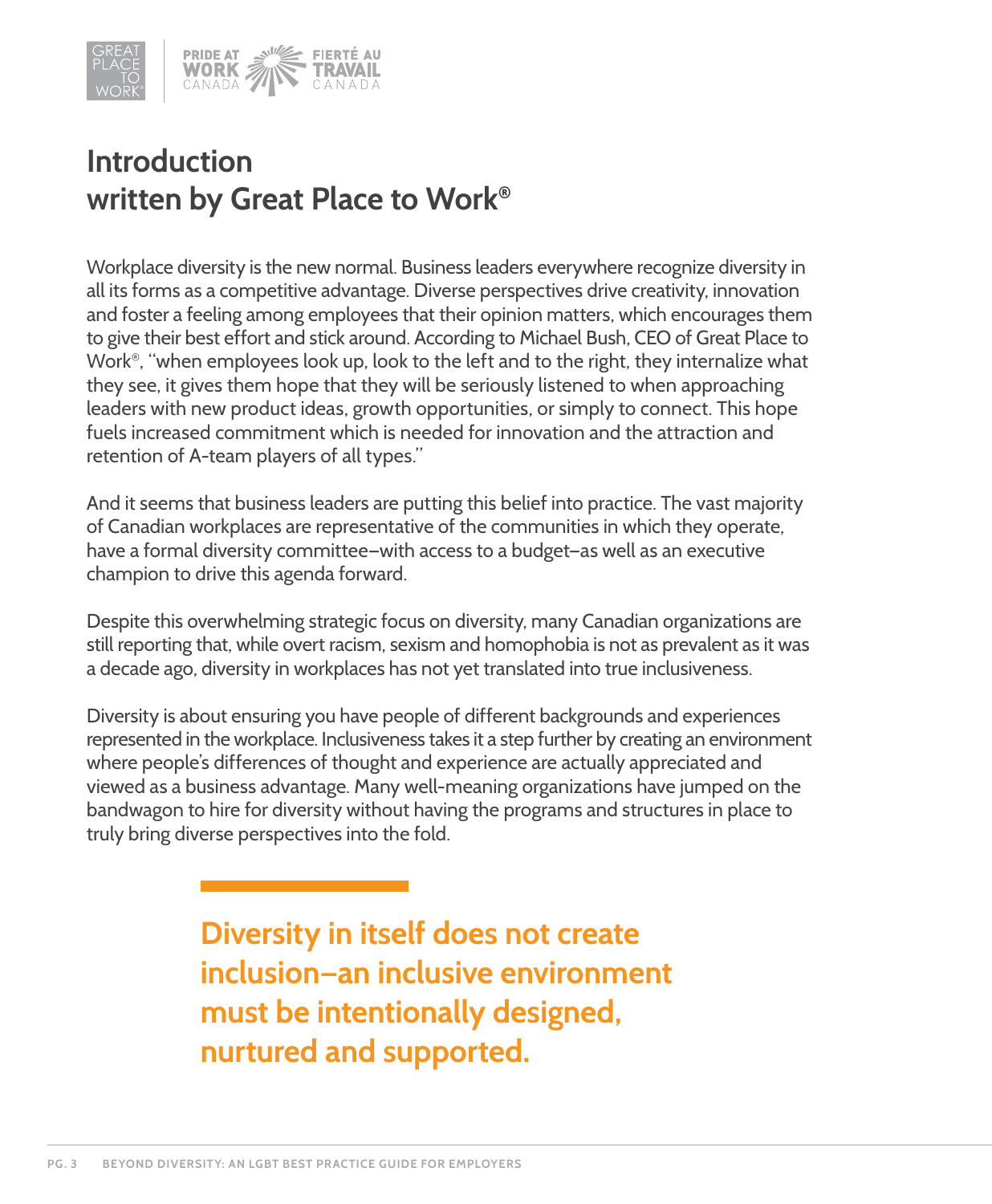At our research and consulting firm, Great Place to Work®, we have been studying great workplaces and exploring issues around high-trust, high-performing cultures for over 25 years. Says Ed Frauenheim, Director of Research and Content at Great Place to Work, "One thing we've noticed: no culture is perfect. Even at the best workplaces recognized for exceptional levels of trust, pride and camaraderie experienced by employees, there are gaps. Women report having a less-great experience at work than men. Or, frequently, front-line employees rate their workplace poorer than executives".

These gaps make a difference. Our research indicates that the more consistently all people in an organization consider their workplace great, the more that company gets a leg up on rivals in areas including growth, retention and extra effort. The more employees of diverse backgrounds feel they can speak up and make honest mistakes—elements of a high-trust culture—the more likely innovation efforts are to succeed.

**"Having consistently great workplaces boils down to not wasting human potential. As a global society, we all need to recognize that every person counts. That all people deserve and can have a great experience at work. And that when they do, there's a ripple effect—as those employees leave good days on the job to be better parents, community members, citizens."**

Ed Frauenheim, Director of Research and Content, Great Place to Work®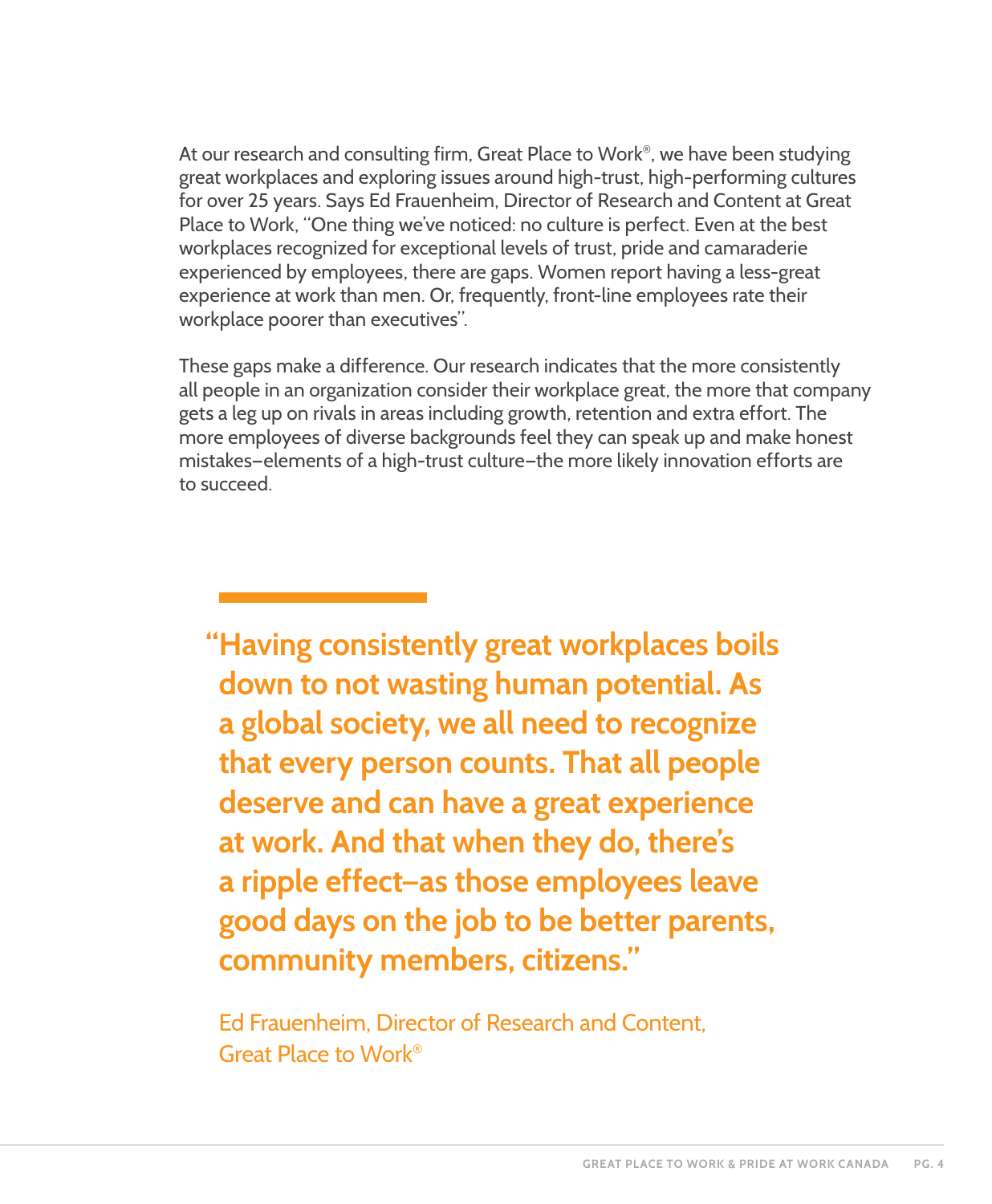

This disconnect between diversity and inclusion is experienced by women, aboriginal people and ethnic minorities, but it is especially marked for the LGBT (Lesbian, Gay, Bisexual, and Trans) community.

**Despite great progress in the last decade, homophobia and transphobia still exist in the workplace and remain under represented in diversity and Inclusion conversations.**

As illustrated in the 2014 In & Out study of Canadian workplaces, almost 30% of LGBT-identified respondents felt that they experienced discrimination in the workplace as opposed 2.9% of the general population.<sup>1</sup> Specifically, 4.1% of LGBT respondents reported some type of daily discrimination in their workplace, as opposed to 0.8% of the general population. For trans-identified people, even accessing gainful employment is challenging. As described by TRANS Pulse researcher Dr. Greta Baur in the 2009 study of trans Ontarians, 20% of respondents were unemployed and 15% were employed part time.<sup>2</sup> These experiences highlight that discrimination based on sexual orientation and gender identity remain issues to be addressed by employers. Creating welcoming environments is a great start, but full engagement and addressing systemic barriers must also be included in this process to make meaningful change.

<sup>2</sup> Bauer G and Ayden Schiem. "Transgender People in Ontario, Canada Statistics from the Trans PULSE Project to Inform Human Rights Policy." 17 October 2014. Available at:<http://transpulseproject.ca/wp-content/uploads/2015/06/Trans-PULSE-Statistics-Relevant-for-Human-Rights-Policy-June-2015.pdf>

Sasso, Thomas and Amy Ellard-Gray "In & Out: Diverging Perspectives on LGBT inclusion in the Workplace" Available at: [http://www.ccdi.ca/](http://www.ccdi.ca/wp-content/uploads/2015/05/20150515-Report-LGBT-In-and-Out-Diverging-Perspectives-on-LGBT-Inclusion-in-the-Workplace.pdf)<br>wp-content/uploads/2015/05/20150515-Report-LGBT-In-and-Out-Diverging-Perspectives-on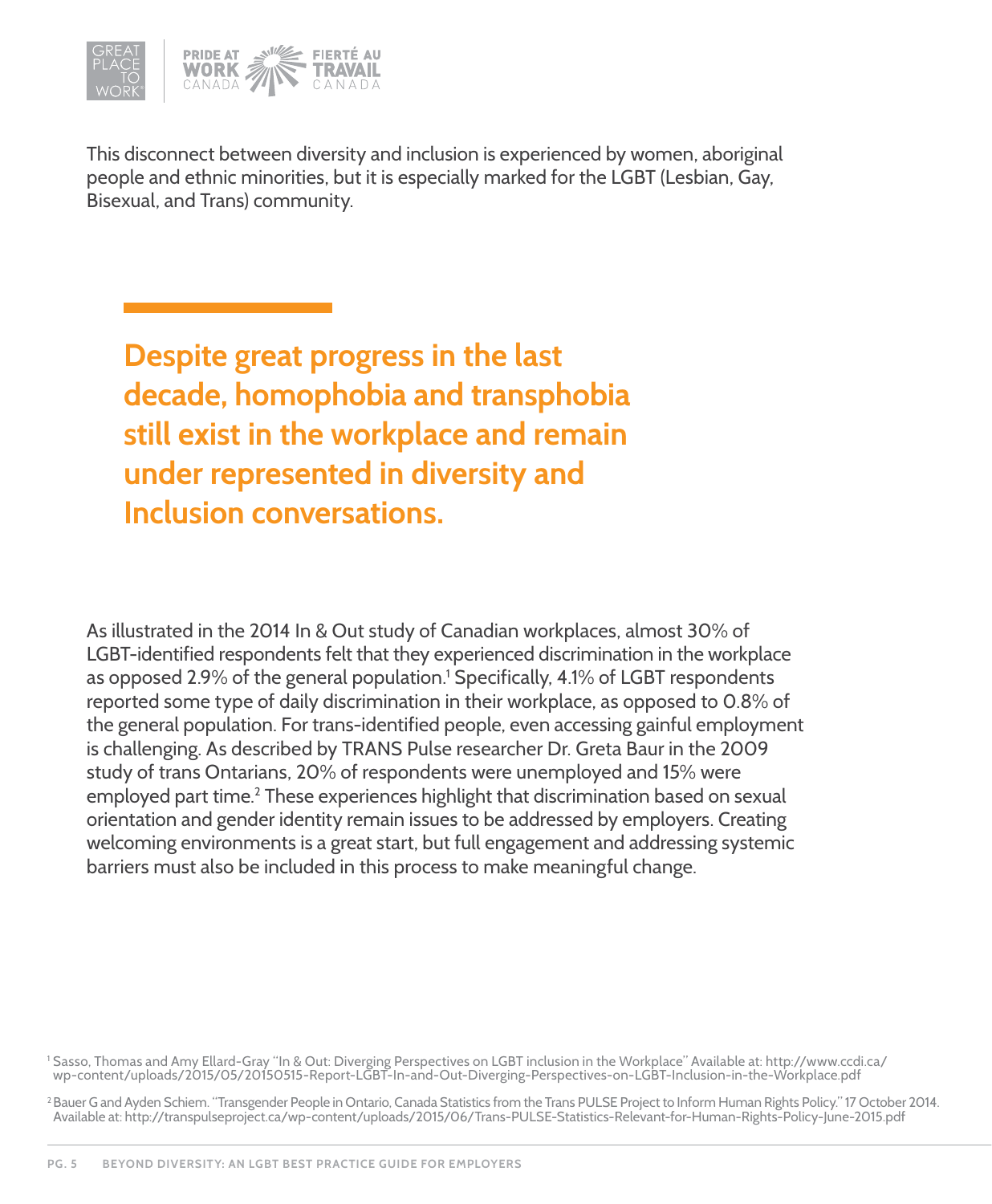**of organizations have a diversity team or person whose mandate explicitly includes LGBT diversity... 85%**

**of these have access to a budget. 81%**

**of organizations have an LGBT champion at CEO/ Executive level ... 63%**

**but only 59%**

**communicate a strong leadership message on the importance of LGBT inclusion in the workplace to all employees.**

Most organizations want to do the right thing when it comes to supporting LGBT employees in the workplace, but might not fully understand the challenges faced by these populations or their ethical and legal obligations to support them in the workplace. Our research findings highlight that many organizations have made strides in relation to diversity based on sexual orientation, but more support is needed for employees with diverse gender identities and expressions.

Great Place to Work® has partnered with Pride at Work Canada to help employers better understand LGBT communities and build workplaces that harness their employees' full potential. Canadian workplaces have come a long way in the last few decades but there are additional steps that need to be taken to expand the inclusion circle to other marginalized groups.

The LGBT Best Practice Guide for Employers is a practical tool to help organizations develop more LGBT inclusive workplaces, focusing on and sharing the best practices great Canadian organizations, of all structures and sizes, have found to be instrumental in building an inclusive workforce. This guide will help drive the conversation around inclusive policies & programs that are changing the way Canadian workplaces operate.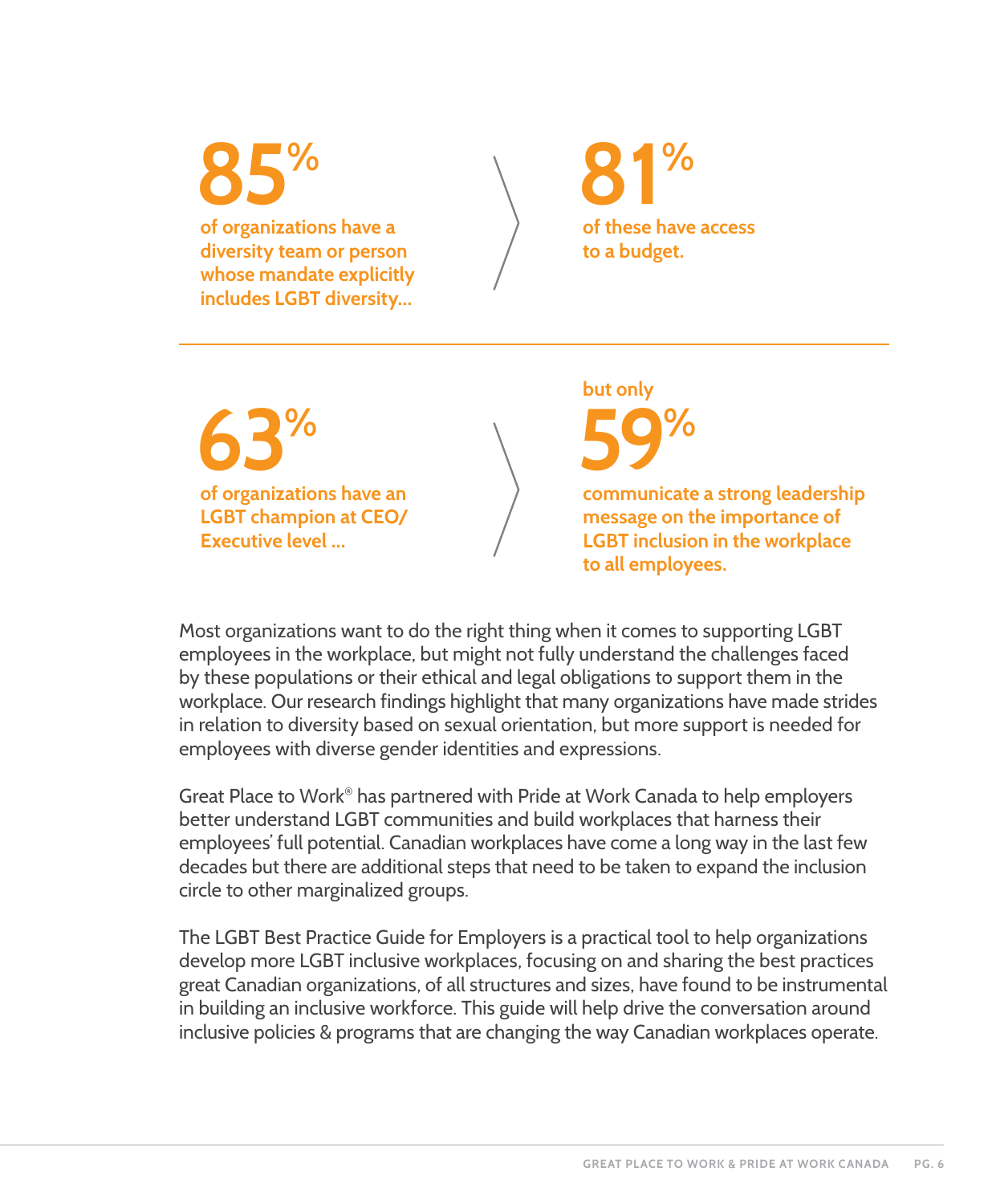

# **Top 12 Strategies to Promote Inclusion of LGBT People in the Workplace**

# **1. Put it in Writing!**

If you want to show you are serious about tackling all forms of discrimination in your organization, it is essential that you have a formal policy outlining your position and the expected behaviors of all people in your employ.

According to the Ontario Human Rights Commission, "Anti-harassment and antidiscrimination policies make it clear that harassment and discrimination will not be tolerated … and set standards and expectations for behavior".<sup>3</sup> It is important that your anti-discrimination and harassment policies specifically reflect sexual orientation, gender identity, and gender expression as prohibited grounds of discrimination, and provide examples of what homophobic, biphobic, and transphobic discrimination looks like.

Policies should be made easily accessible through intranet sites or all staff communications, and should set out roles and responsibilities for compliance. These policies support employees' understanding of what type of behavior is inappropriate, while communicating that these issues are taken seriously. Not only is this important in terms of communicating your organization's support of LGBT employees, it is also required by human rights legislation across Canada.

**of organizations have policy that bars discrimination based on sexual orientation ...**

**but only of these specifically address gender 51%**

**identity and gender expression.**

**of organizations create action plans to deliver diversity and inclusion strategies. 74% 40% 63%**

**of organizations perform formal policy reviews every 1–5 years.**

<sup>3</sup> Ontario Human Rights Comission "Anti-discrimination and anti-harassment policies" Available at<http://www.ohrc.on.ca/en/policy>-primer-guidedeveloping-human-rights-policies-and-procedures/5-anti-harassment-and-anti-discrimination-policies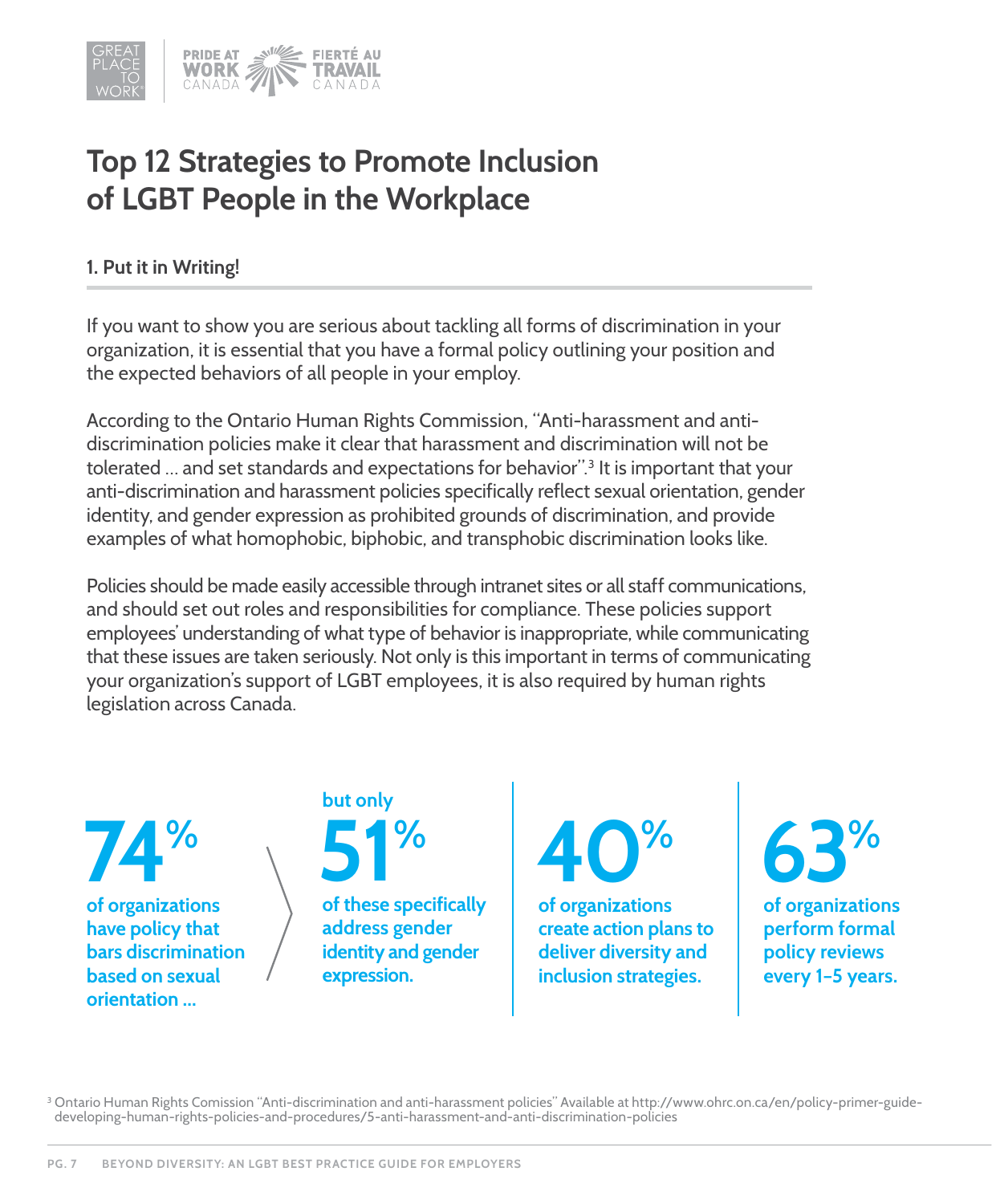Anti-harassment and discrimination policies are living documents that should be reviewed on a regular basis (at least every 3-5 years) to ensure that policy language remains current, reflective of corporate values, and meets human rights legislative requirements.

# **2. Use Gender Neutral Language**

When reviewing policy, be mindful of gendered language. Rather than using "he" or "he/she", it is acceptable and preferred to use "they" as a singular gender natural pronoun (as is the practice of many major news outlets such as The Washington Post). Not only does replacing this outdated language simplify policies, it also ensures that people who don't identify as either a man or a woman still feel that they are represented in these policies.



In addition, organizations are encouraged to review their dress codes. Rather than stating what is appropriate and professional dress for men and women, why not state that all employees must dress to meet professional standards, without dictating whether people should wear skirts or pants? Examining policies while keeping in mind all the ways gendered language enforce stereotypes erases the existence of gender queer and gender non-binary people within organizations.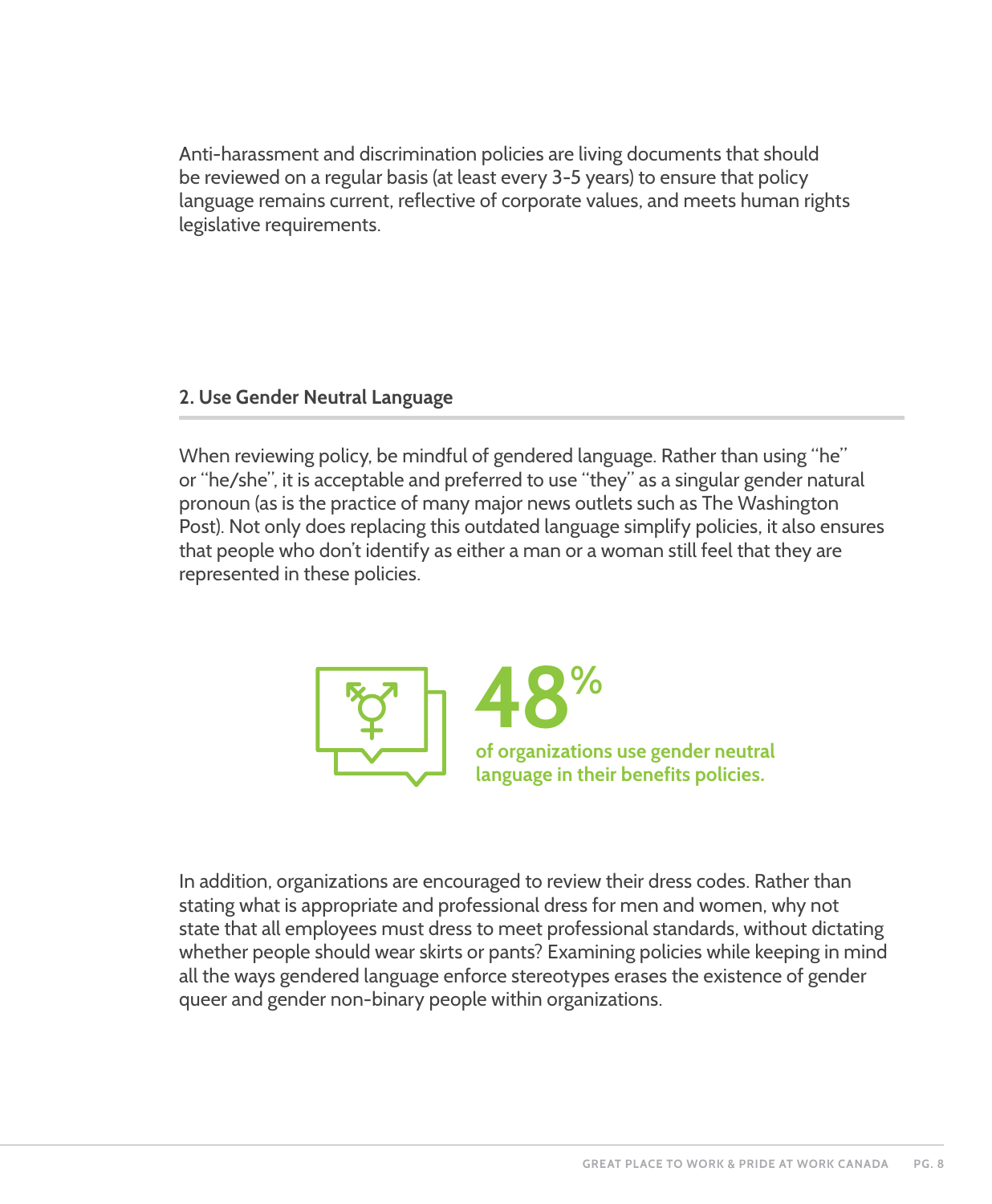

# **3. Ensure Your Benfits Package is Relevant to All Employees**

In order to ensure your benefits package meets the needs of LGBT employees, it is important to understand their specific needs related to medical coverage, parental leave, bereavement, etc. At the most inclusive workplaces, benefits packages include coverage for drugs related to HIV/AIDs (including PrEP) and coverage for transition related costs (including gender affirmation surgery). As above, ensure you are using inclusive language and perform regular reviews to ensure your benefits package remains relevant to employees.



**33%**

**of organizations brief their benefits administrators on application of benefits for LGBT employees.**

**11%**

**of organizations cover transition related surgeries.**

### **Inclusion Action:**

Where not already covered by employees' provincial or territorial government health plan, TD Bank provides coverage for physician fees and hospitalization costs, plus psychiatric therapy for gender affirmation surgery. This coverage is consistent with their view that a diverse and inclusive workplace is fundamental to TD's culture.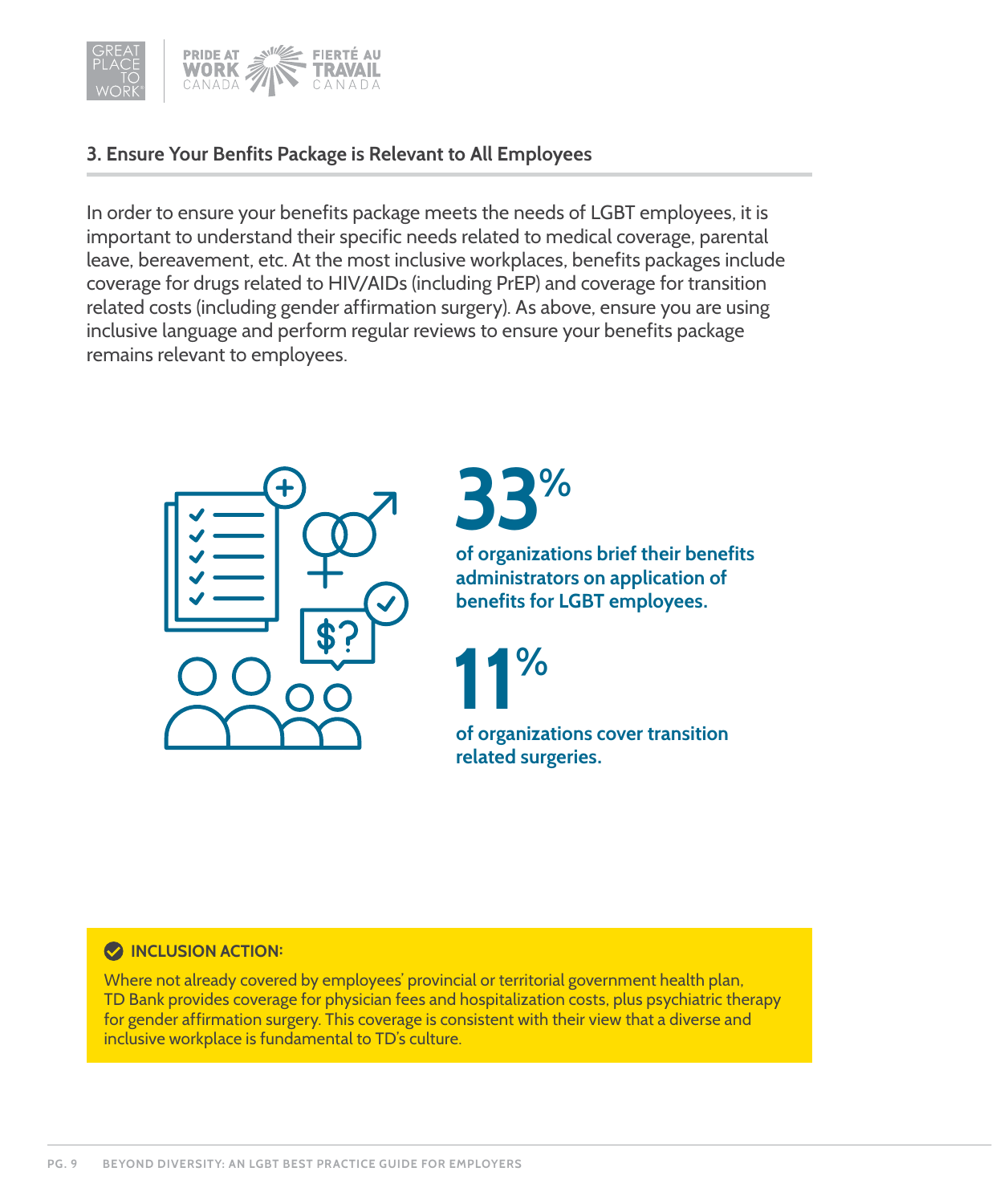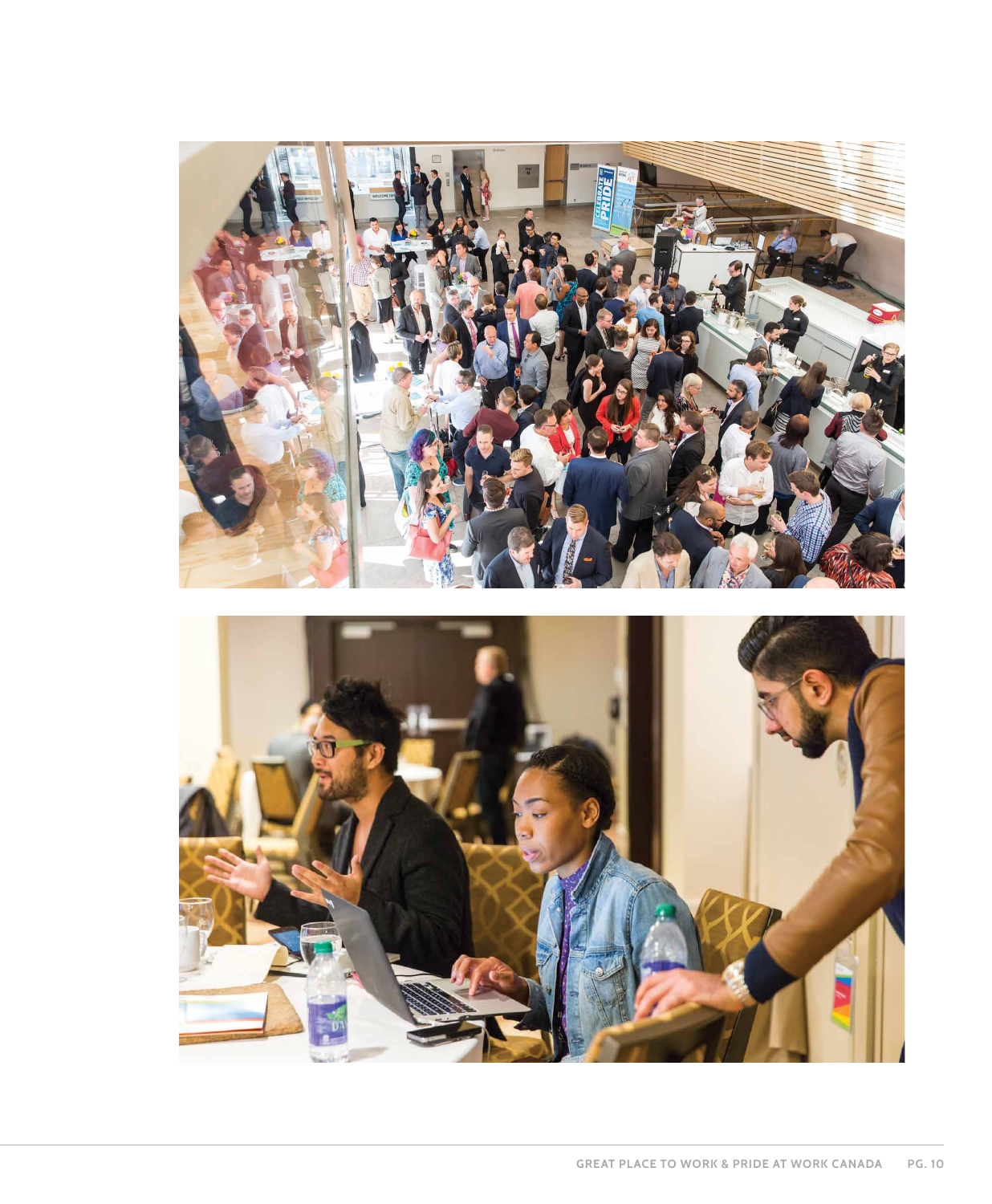

# **4. Implement Organization-Wide Diversity Training**

To ensure your organization's diversity and inclusion work is implemented in a holistic fashion, it is important to provide related training to all employees. Organization-wide training should include a review of discrimination and harassment policies, education on the use of respectful (vs. harmful) language, and detail how your organization will support an employee who has experienced and/or witnessed discrimination and/or harassment.

> **organizaitons: of organizations target training to new employees. 55%**

**of organizations target 63%**

**training to senior managers.**

**of organizations target training to people managers. 56%**

**of organizations target training to all other employees not included above. 51%**

**Of these**

**have a training rate of 75–100% of employees. 29%**

**have a training rate of 50-74% of employees. 14%**

**have a training rate of 49% or less of employees. 33%**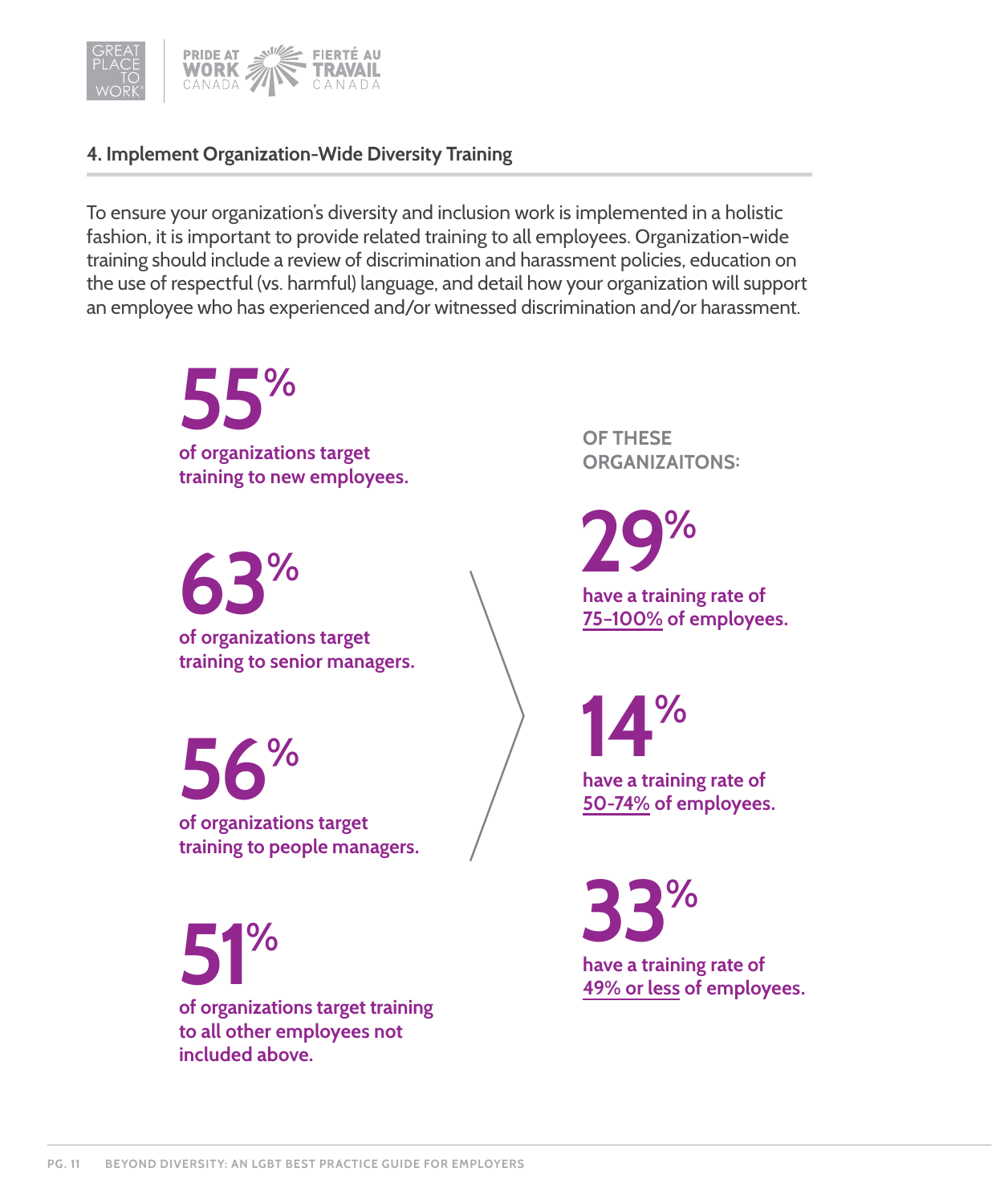An organization's training strategy should be broad enough to reflect not only the range of roles and responsibilities within the organization but the individual dynamics of each business area. While all employees should receive similar content, the training language and style may vary from department to department.

Above all, training should be reinforced with appropriate behaviors modelled at all levels of the organization (especially the leadership level) to ensure your initiatives are embedded in the day-to-day functioning of the organization.



#### *<u>O*</u> INCLUSION ACTION:

Google offers Unconscious Bias at Work training to all Googlers. By examining and challenging our own biases, we can make better decisions and foster a more inclusive workplace, and world. Google thinks it's never too early to start busting bias, so last year, they incorporated Busting Bias @ Work training to every Googler's first day at Google.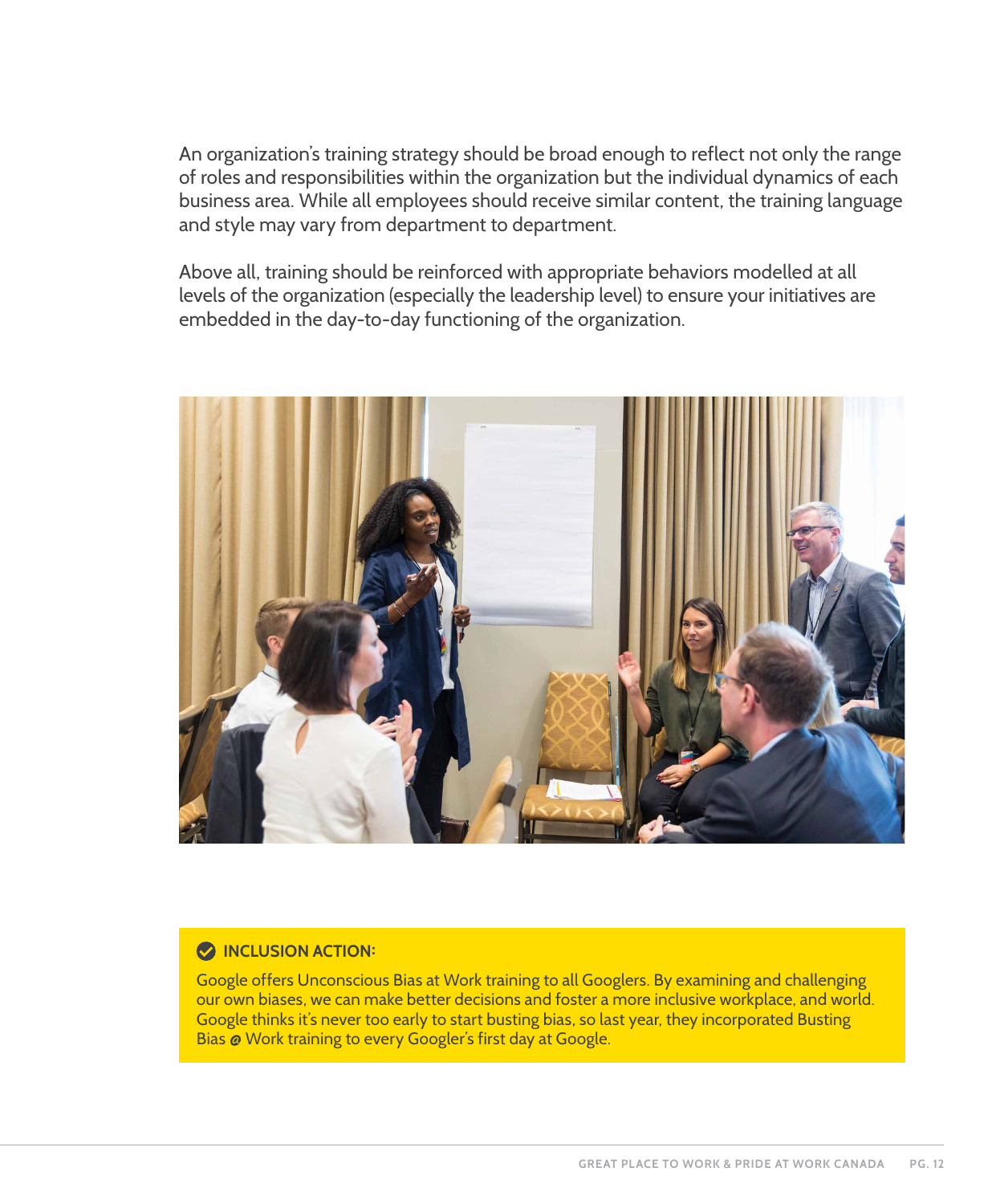

# **5. Provide Specific Training For People Managers**

People managers should be invested in the care and well-being of those who work for them and are responsible for ensuring their teams interact in a professional and respectful manner. Specific diversity and inclusion training for people managers helps ensure they fully understand this responsibility and know how to act on it.

People managers must be aware of the organization's discrimination and harassment policies and their specific role in ensuring compliance. People managers are often the first point of contact for questions around health benefits, dress code, use of washrooms, etc. so it is important that they can answer questions confidently and respectfully, and know where to direct an employee if further support is needed. Many people managers will defer any uncomfortable questions to HR - for fear of "saying the wrong thing" – but a manager who understands the organization's stance on these issues and is comfortable discussing it sets the tone for inclusion in their department. Training leads to confidence. And being an inclusive leader does not come naturally to all people managers. As pointed out by Pat Wadors' in her article on diversity and inclusion in The Harvard Business Review, people managers often require training that increases "their on-the-job-contract with [marginalized communities] and promote social accountability."4

#### **Inclusion Action:**

The world around us, and how we interact with one another, is rapidly changing and BMO is changing with it. The Learn from Difference program is an innovative, multi-year learning experience that has engaged BMO's people managers and employees in a deeper conversation on what inclusion means. From understanding that we all have bias to speaking up and taking action to counter bias, Learn from Difference has been a resounding success that has galvanized 6,000 people managers and leaders to take steps to act more inclusively in everything they do and helped to increase inclusion across the bank.

4 Dobbin, Frank and Alexandra Kalev, "Why Diversity Programs Fail". Harvard Business Review. July-August 2016.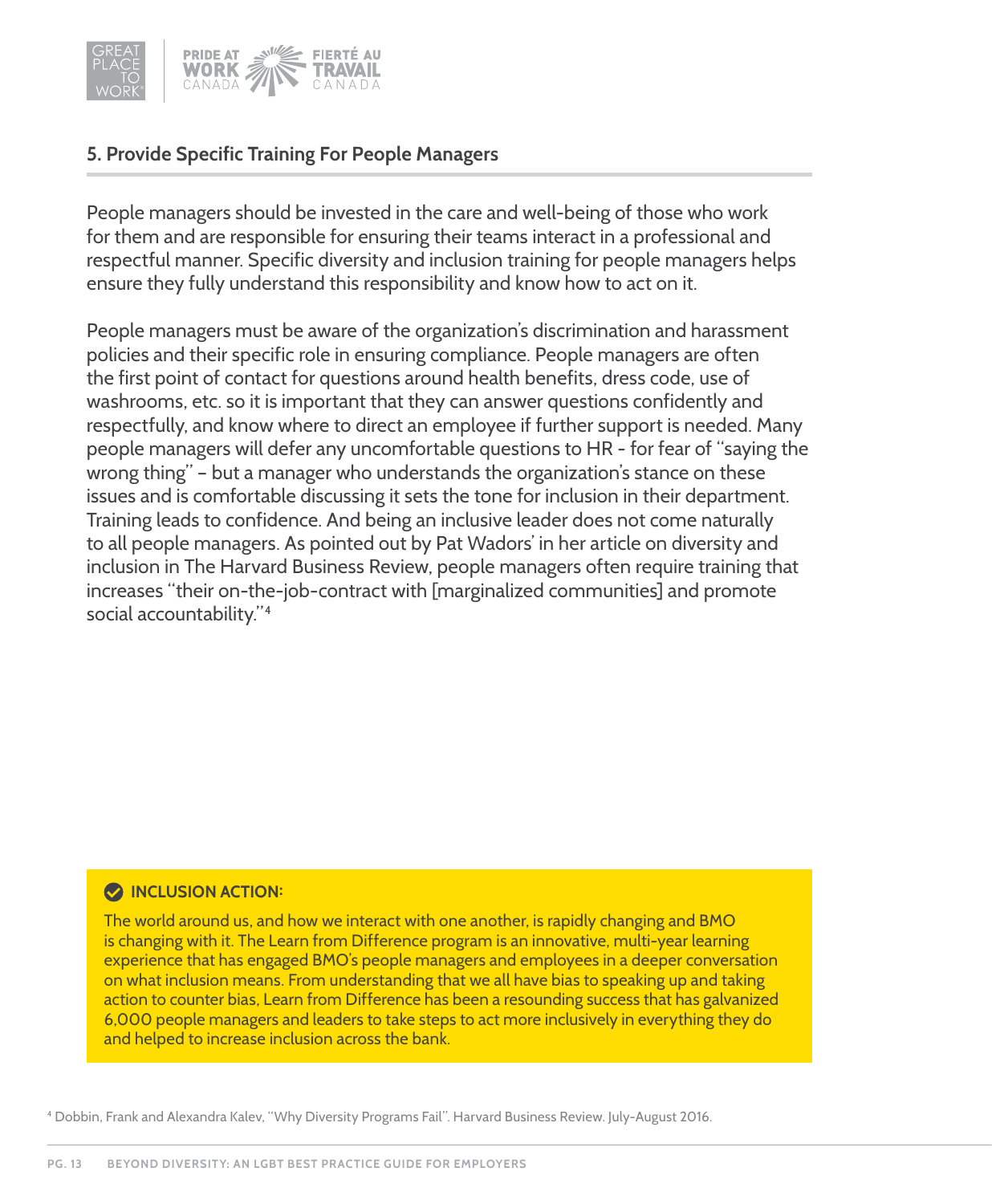

**of organizations consider LGBT-inclusive diversity and inclusion as required knowledge 14 for manager roles.**

**of organizations make people managers accountable for diversity and inclusion outcomes.**



**of organizations have a process by which regional or departmental managers are nominated as LGBT diversity champions for their area.**



**of organizations have their people managers undergo advanced training on LGBT issues relevant to their role.**



**%**

**%**

**3** <sup>**3**  $\frac{9}{3}$  **of organizations expect managers to raise** awareness of LGBT issues, relevant to their role as a people manager.</sup>

**of organizations ensure that guidance and resources are available for managers 48 on supporting LGBT employees.** 

**of organizations expect managers to make resources and guidance available 7 to LGBT employees.**

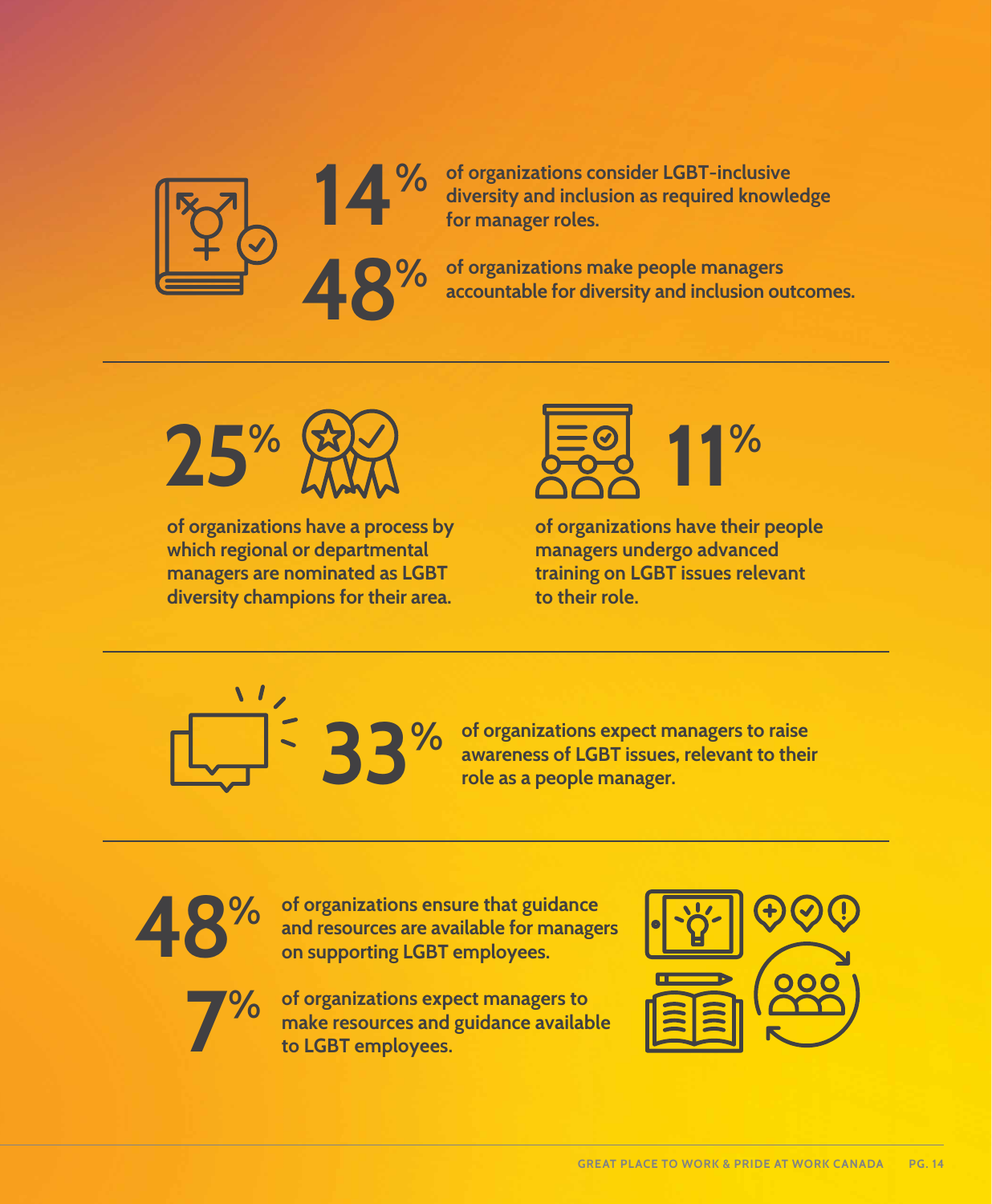

# **6. Support Employee Resource Groups**

Employee Resource Groups (ERGs) are "voluntary, employee-led groups made up of individuals who join together based on common interests, backgrounds or demographic factors such as gender, race or ethnicity."<sup>5</sup> ERGs provide safe places for people to meet, support each other, talk about issues related to sexual orientation and gender identity and expression, and work to end homophobia, biphobia, and transphobia. Others see them as an opportunity for people with like-minded interests or identities to be social together. While this can be a meaningful and important part of what an ERG does, it should not end there.

As discussed in Glenn Llopis' article in Forbes magazine, "ERGs in organizations must transition from social networks to think-tank groups that directly impact business."6 Engaging members of LGBT ERGs can foster development of new recruits and retain long-term volunteers by supporting them to advance their careers, develop leadership skills, and gain visibility with senior leadership. Having an LGBT ERG is integral to any organization's ability to create an inclusive environment. As noted by Shelton Goode, in his review of ERGs in the US, he says that, "ERG members help new employees to get comfortable during the onboarding process," which is important as studies demonstrate "the first 60 to 90 days of employment are a critical time for any new hire, and they can be particularly challenging for members of traditionally underrepresented groups."<sup>7</sup>

**of organizations have active LGBT employee hexand the CON of organizations have**<br> **19% of these have access**<br> **19% of these have access**<br> **19% of these have access**<br> **19% of these have access**<br> **19% of these have access** 

**of these have access**

#### *C* INCLUSION ACTION:

Sapient Canada has a deep-rooted belief that diversity of thought drives innovation, and last year, introduced PRIDE (Potential Realized in Diverse Experiences) to all of their offices. PRIDE is the Sapient network for LGBT and straight-ally Sapient people. Each location has a local champion and executive sponsors who hold regular meetings and specific events connected to the focus of the group this also includes hosting external guest speakers. The focus of the local PRIDE group this year was anti-bullying.

<sup>5</sup> Goode, Shelton and Isaac Dixon "Are Employee Resource Groups Good for Business" Society for Human Resource Management, August 2015. Available at<https://www.shrm.org/hr-today/news/hr-magazine/0916/pages/are-employee-resource-groups-good-for-business.aspx>

- <sup>6</sup> Llopis, Glenn "7 Ways to Enable Your Employee Resource Groups into a Powerful Advancement Platform" Forbes. Jun 18, 2012<br>Available at <http://www.forbes.com/sites/glennllopis/2012/06/18>/7-ways-to-enable-your-employee-re advancement-platform/#192afa1e69e0
- <sup>7</sup> Goode, Shelton and Isaac Dixon "Are Employee Resource Groups Good for Business" Society for Human Resource Management, August 2015. Available at <https://www.shrm.org/hr-today/news/hr-magazine/0916/pages/are-employee-resource-groups-good-for-business.aspx>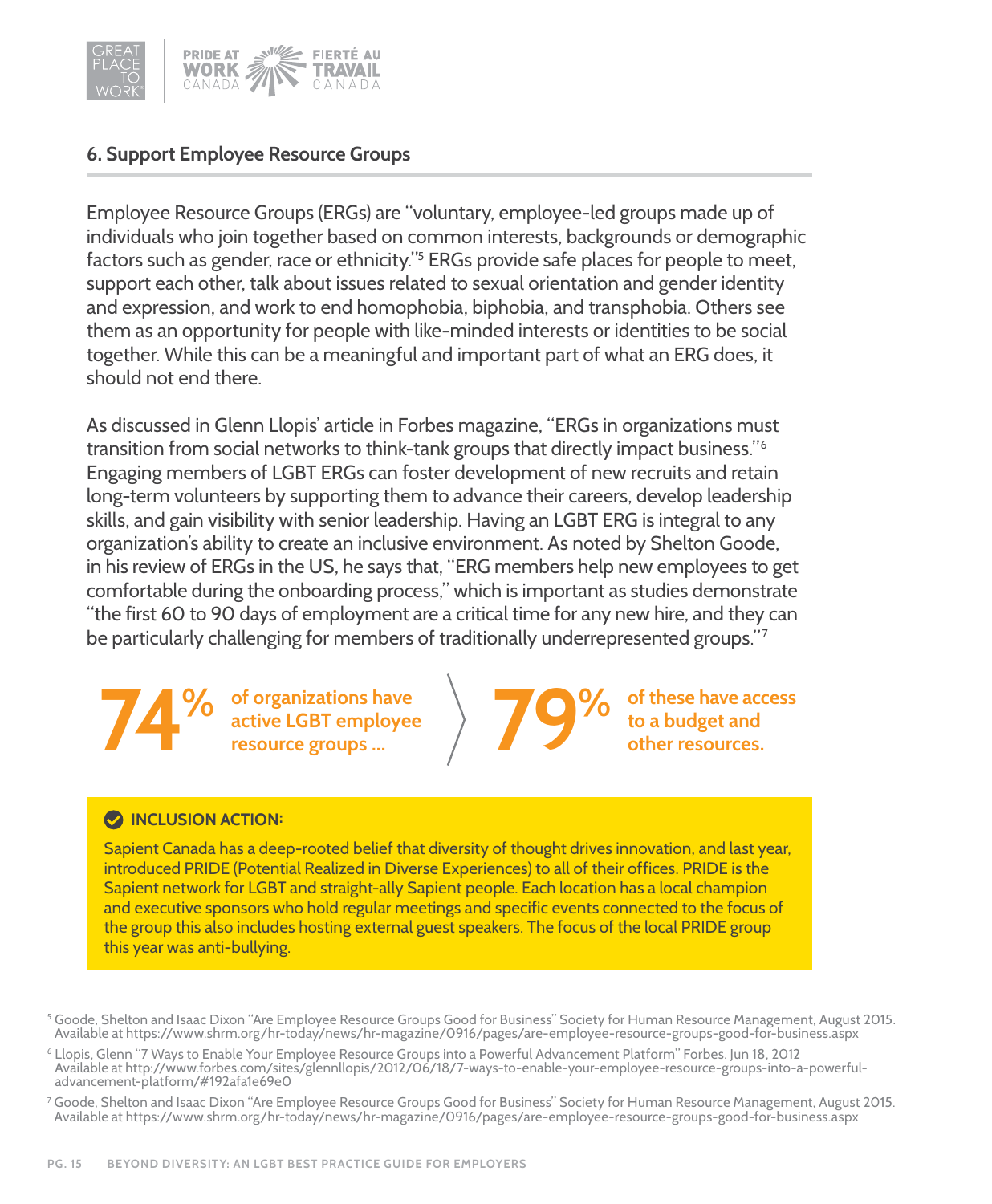### **7. … And Listen To Them!**

Providing space and resources for ERGs is a starting point, but encouraging engagement with them will help you understand the specific needs of the communities you wish to support. Active involvement in ERGs should be encouraged among leaders—and potential leaders—as extra curricular activities that support promotion and advancement. Your LGBT ERG can advise you on policy review and development (i.e., how to change employee benefits packages so they are more LGBT inclusive) and suggest potential partnerships with organizations that can support your LGBT inclusion efforts (i.e., for education, policy review or philanthropy).



**of organizations support ERGs in advising on issues related to LGBT inclusion with regard to internal policies and procedures.**

**of organizations support ERGs in advising on business development/service delivery.**

### *<u>O*</u> INCLUSION ACTION:

On National Coming Out Day and in collaboration with all global RBC PRIDE initiatives, RBC ran a feature story in their intranet, profiling 13 international participants from the LGBT & Allies community sharing their stories, and a timeline of RBC's LGBT milestones. The feature led visitors to LGBT@RBC on the RBC Connect social media site where they found extended stories from the participants, rich resources on coming out or supporting someone coming out, and Fostering LGBT Inclusion video clips from an international employee panel.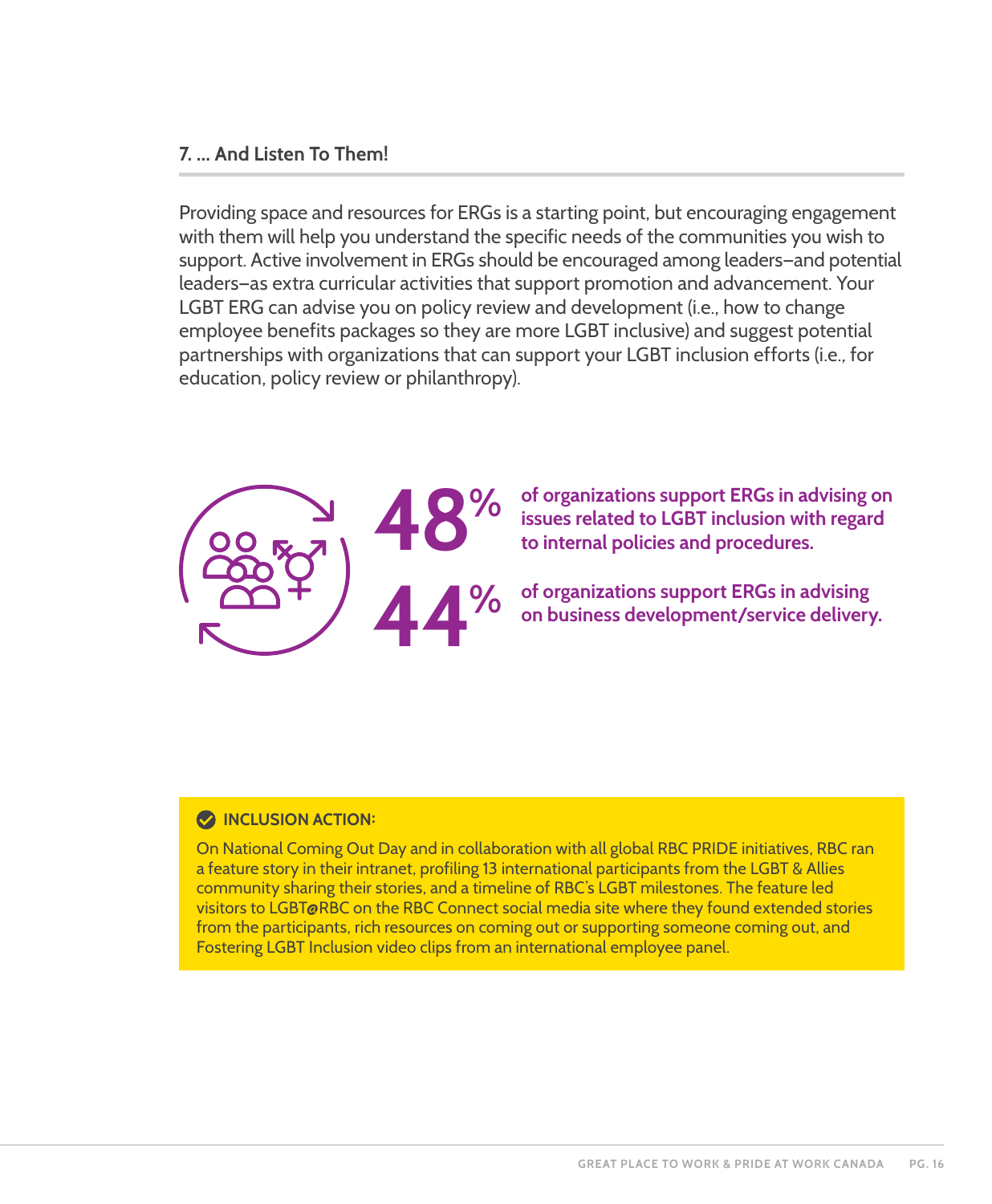

# **8. Support Gender Transition In The Workplace**

Most people in and out of the workplace are accepting of gay, lesbian, and bisexual people, but the same cannot be said for people undergoing gender transition in the workplace. This population continues to face discrimination, isolation and fear in the workplace, an issue which requires specific support from employers. As an organization committed to creating an inclusive environment for all, providing specific gender transition guidelines will be helpful to both the person who is transitioning and their co-workers.



**of organizations have benefits packages which cover medical 11 transition related costs.**

**of organizations are in conversation with their insurance providers around 11 this issue.** 

**of organizations have documented processes and supporting guidelines in place to assist someone 44% 18%**

**transitioning ...**

**though only**

**%**

**of organizations ensure that all employees and staff are made aware of these documents.**

**of** organizations have current employees with experience in assisting someone transitioning.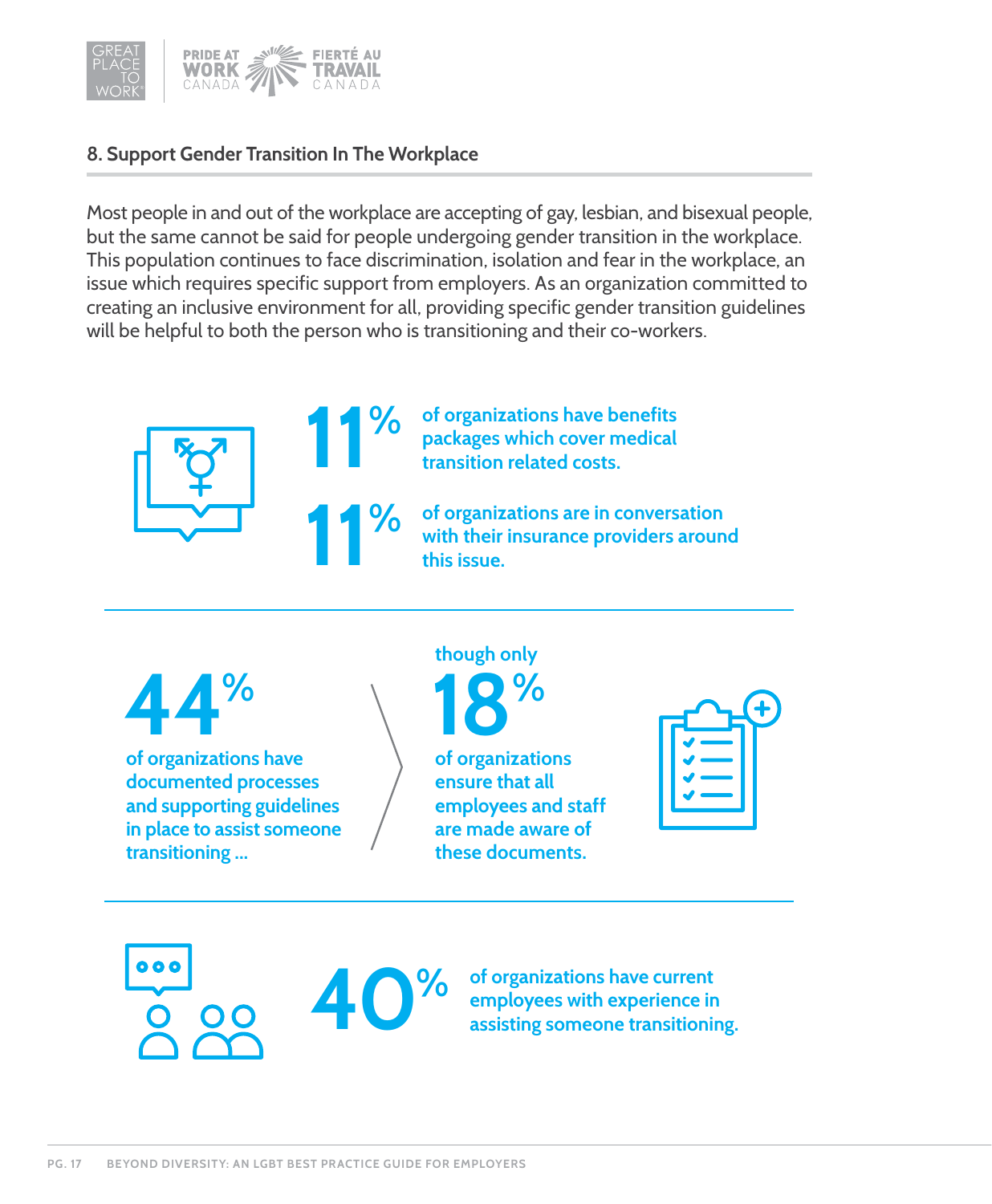As outlined by both the Human Rights Campaign and The 519's Creating Authentic Spaces, gender transition guidelines ensure that there is institutional protocol on how to support an employee who transitions. Gender transition refers to the process that some trans people undergo to affirm their gender identity. For some people their transition may include changing their name and how they dress. For others, this may include accessing hormones and surgeries. There is no singular way for a person to transition; this is a personal process that is to be defined by the individual and it is integral that these guidelines and any formal documents communicate that.

Transition guidelines should clearly delineate responsibilities and expectations of supervisors, colleagues, and other staff, as well as clearly stating that any employee who wishes to transition will be supported. As outlined in Creating Authentic Spaces, these guidelines should outline the following:

- expectations as to what kinds of support transitioning employees will receive from management;
- expectations of management and other staff in facilitating a successful workplace transition;
- related policies and practices for assisting with the transition process, such as washroom accommodations, health care, dress code, anti-harassment policies, confidentiality and privacy, individual accommodation needs, recognizing the person's new name, and training for management, staff, and clients.

Having these guidelines in place prior to an employee transitioning, signals to prospective and current employees that this is an issue that your organization takes seriously and outwardly supports people's diverse gender identities and expressions.

#### **Inclusion Action:**

Intuit wants employees to be themselves always and to feel supported doing so. Employees who wish to have gender affirmation surgery may do so with almost complete coverage. This includes pre-surgery counseling, the surgery itself and any medications.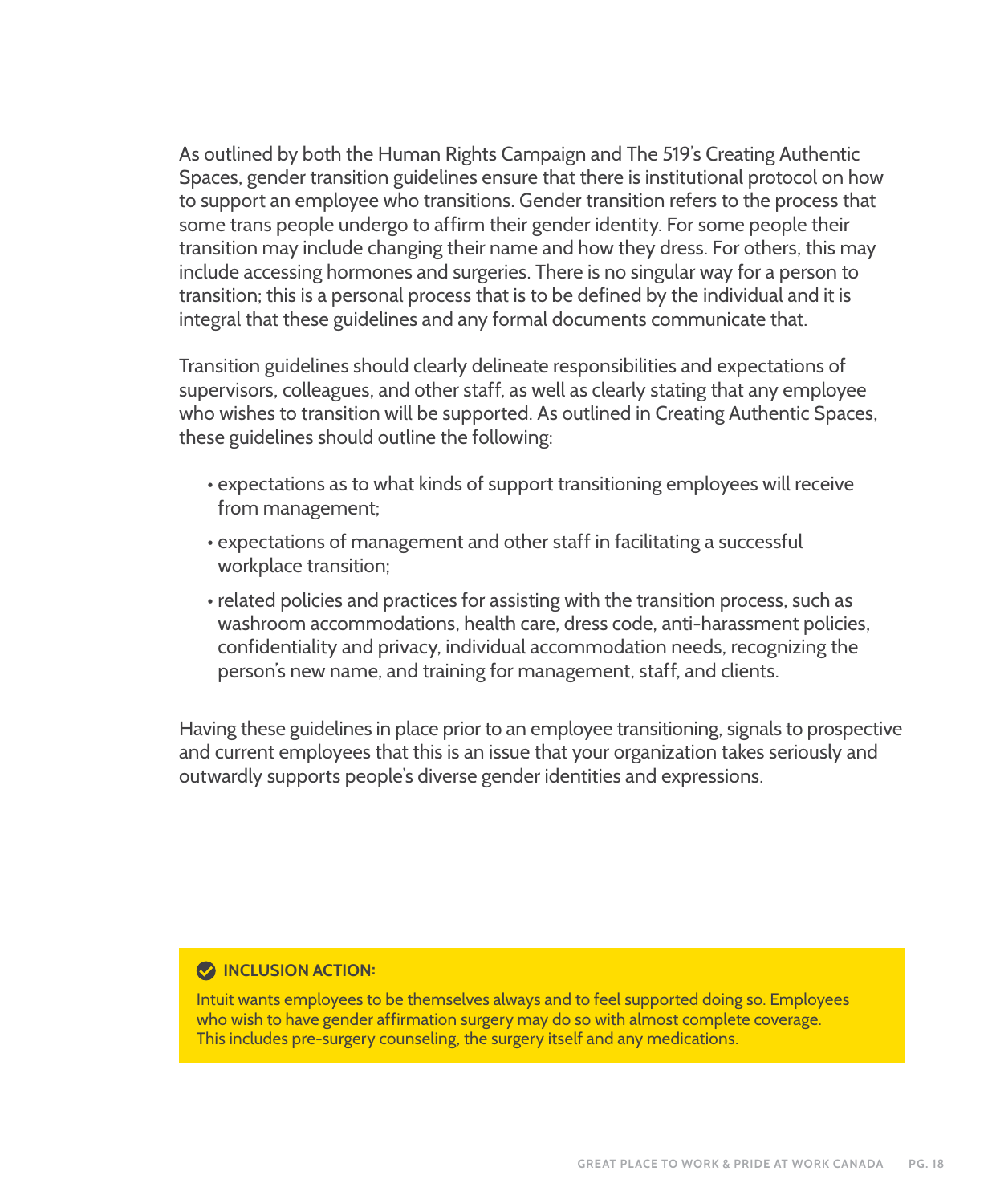

# **9. You Can't Change What You Don't Measure**

Implementing policies and programs that support workplace inclusion is part of a larger process, which requires understanding and evaluation. Collecting workplace demographics related to sexual orientation and gender identity can help an organization understand the personal characteristic of employees and whether these have any impact on measures such as retention rates, promotions, rewards and recognition.



**b of organizations link diversity to goals and values and define measurable objectives and milestones.** 



**of organizations measure the effectiveness and understanding of the policies and actions on employees and their environment.** 





**of organizations evaluate the impact 29% of training.**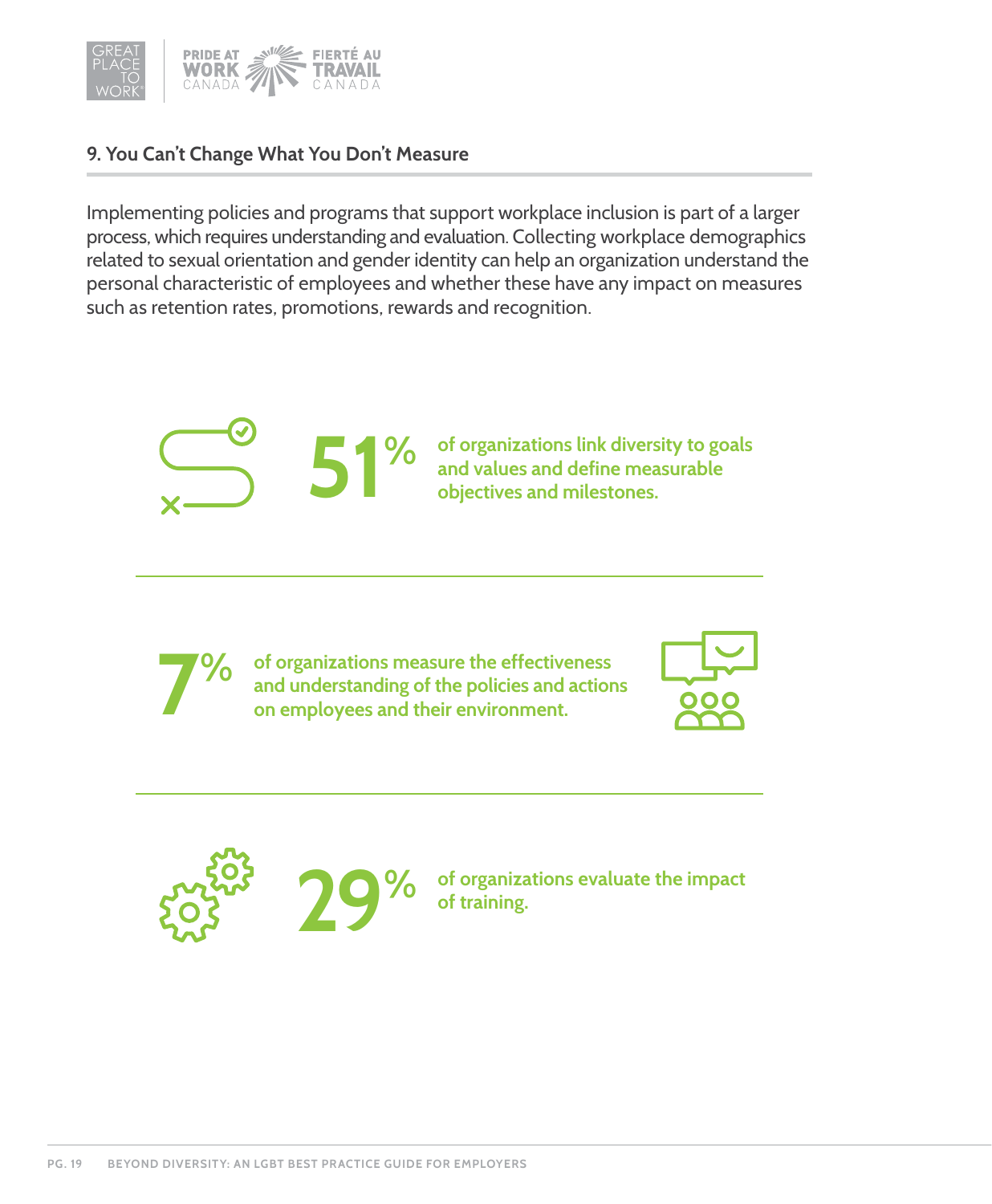When collecting data, it is important to fully understand the data being collected. Asking if employees identify as LGBT is asking about both sexual orientation (lesbian, gay, bisexual) and gender identity (trans or cisgender). Instead, consider asking employees to define, in their own words, how they define their gender identity and sexual orientation, leaving a blank field for the employee to complete, and providing examples of possible responses. This method of collecting data sends a message that your organization values diversity and gives a more accurate picture of your employee demographics.

Before asking employees to share this personal data, it is essential to communicate that the process is voluntary, confidential and the information they share will not be used against them in any way. Many organization believe it is illegal to collect data around employee's sexual orientation; this is a myth. As long as the employer collects data in a voluntary way, ensures confidentiality and states how the data will be used, there is no risk posed to the employer.



#### *<u>O*</u> INCLUSION ACTION:

At Grant Thornton, leading inclusively is not an initiative, it is a commitment. Their National Management Committee appointed Inclusiveness Partners (IPs) in each of their business units to ensure that their Leading inclusively goals were being role modeled and embedded in their people practices and processes at the local office level. Annually, employees are surveyed to understand their perceptions, to measure progress and inform the Leading inclusively priorities each year. The IPs review and share the results as well as develop action plans that are locally relevant and nationally aligned.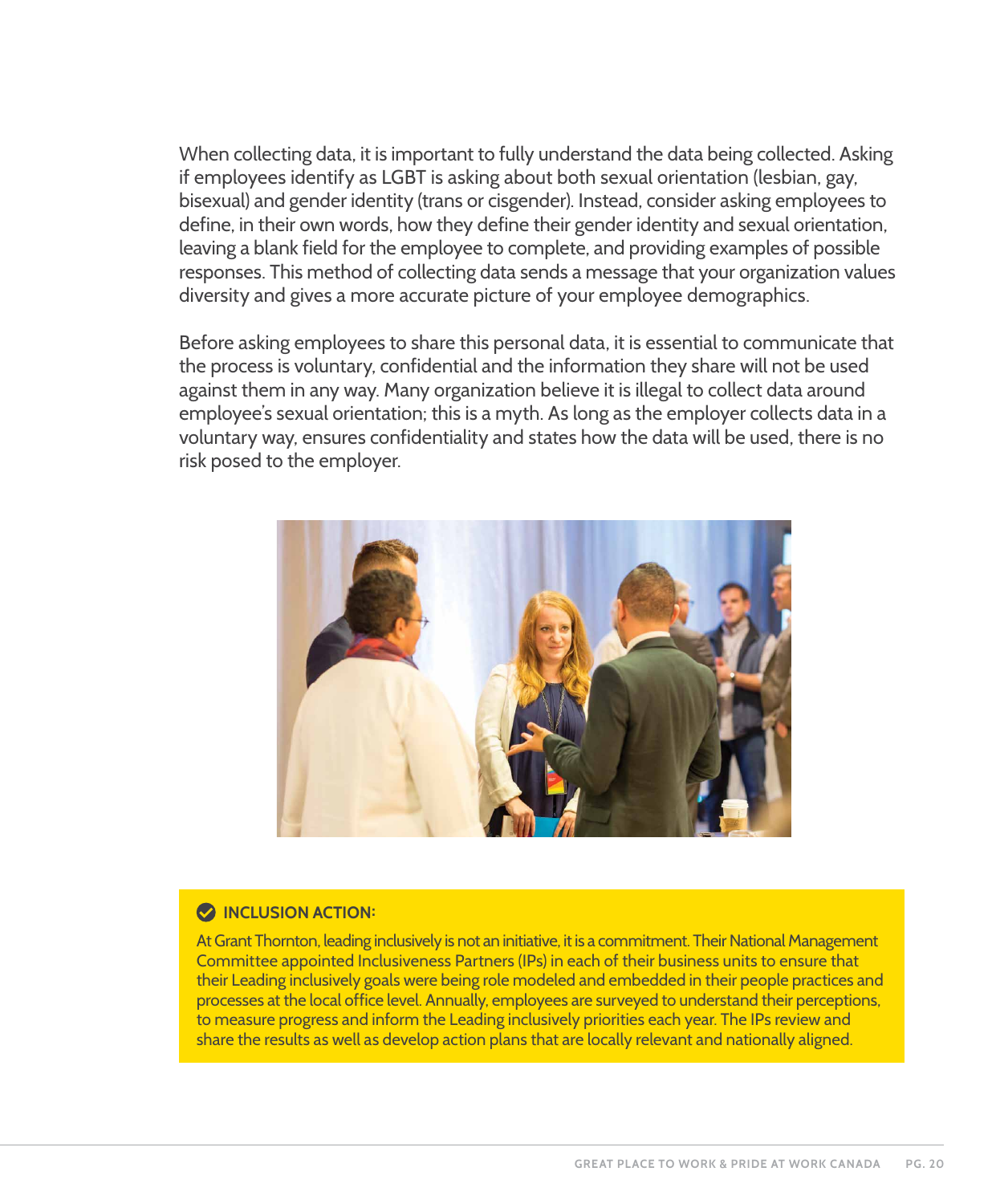

# **10. It Starts at the Top**

There is no such thing as an inclusive workplace without an inclusive leadership team. Regardless of the policies and programs an organization has in place, inclusion efforts will fall flat if this behavior is not modelled at the most senior level.

Many organizations evaluate inclusivity on an organizational level by reviewing new hires, promotions, pay and recognition by aggregate employee demographics. This helps to identify where the organization's inclusivity efforts are successful and where they need some extra work. An increasing number of organizations now look at the inclusivity of individual leaders as part of their balanced scorecard review. This might include looking at each leader's efforts to promote inclusion within their team (i.e., by furthering their inclusion education or getting involved with ERGs) and creating equal opportunities for all team members (i.e., by reviewing the demographics of pay and promotions within their teams).

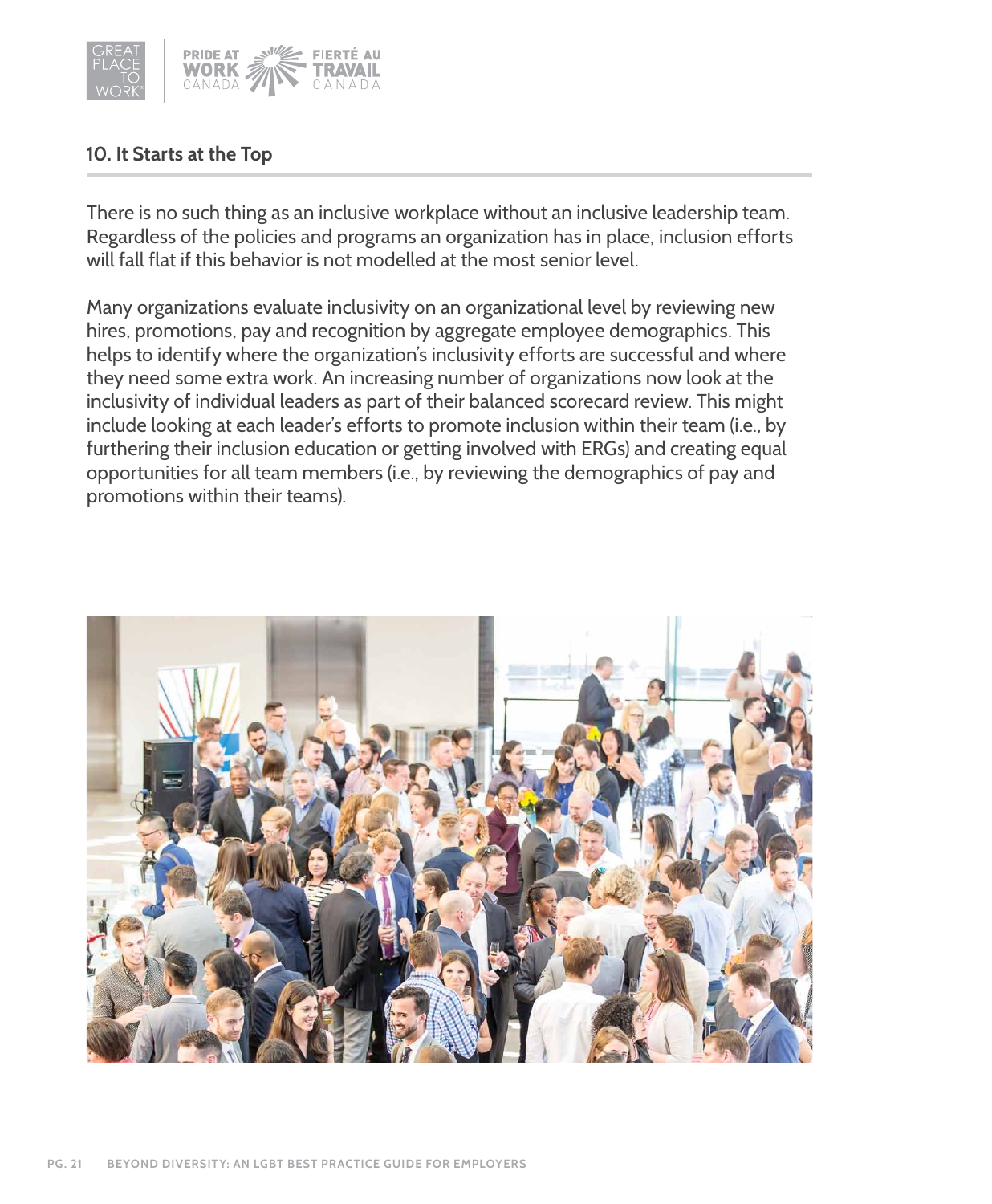Having "out" LGBT leadership can also demonstrate an organizational commitment to LGBT inclusion and help attract and retain other key players. Encouraging leadership development of LGBT employees though mentorship programs and targeted outreach for leadership opportunities helps LGBT people visualize themselves in positions of leadership and help shape their goals for the future.



**of organizations have an Employee Resource Group sponsor at the CEO/Executive level ...**

**attend events. 63% 63%**

**meet periodically with the group. 70%**



#### **Inclusion Action:**

TD Bank has a longstanding commitment to diversity. Now in its 10th year, their formal Diversity Leadership Council (DLC) meets bi-monthly to set priorities and monitor progress in all areas of Diversity and Inclusion. The DLC, which consists of senior representatives for all locations and business lines, reports quarterly to the Group President and CEO and the Senior Executive team. DLC members also regularly communicate diversity updates throughout the organization, emphasizing the importance of diversity to TD and its long-term sustainability.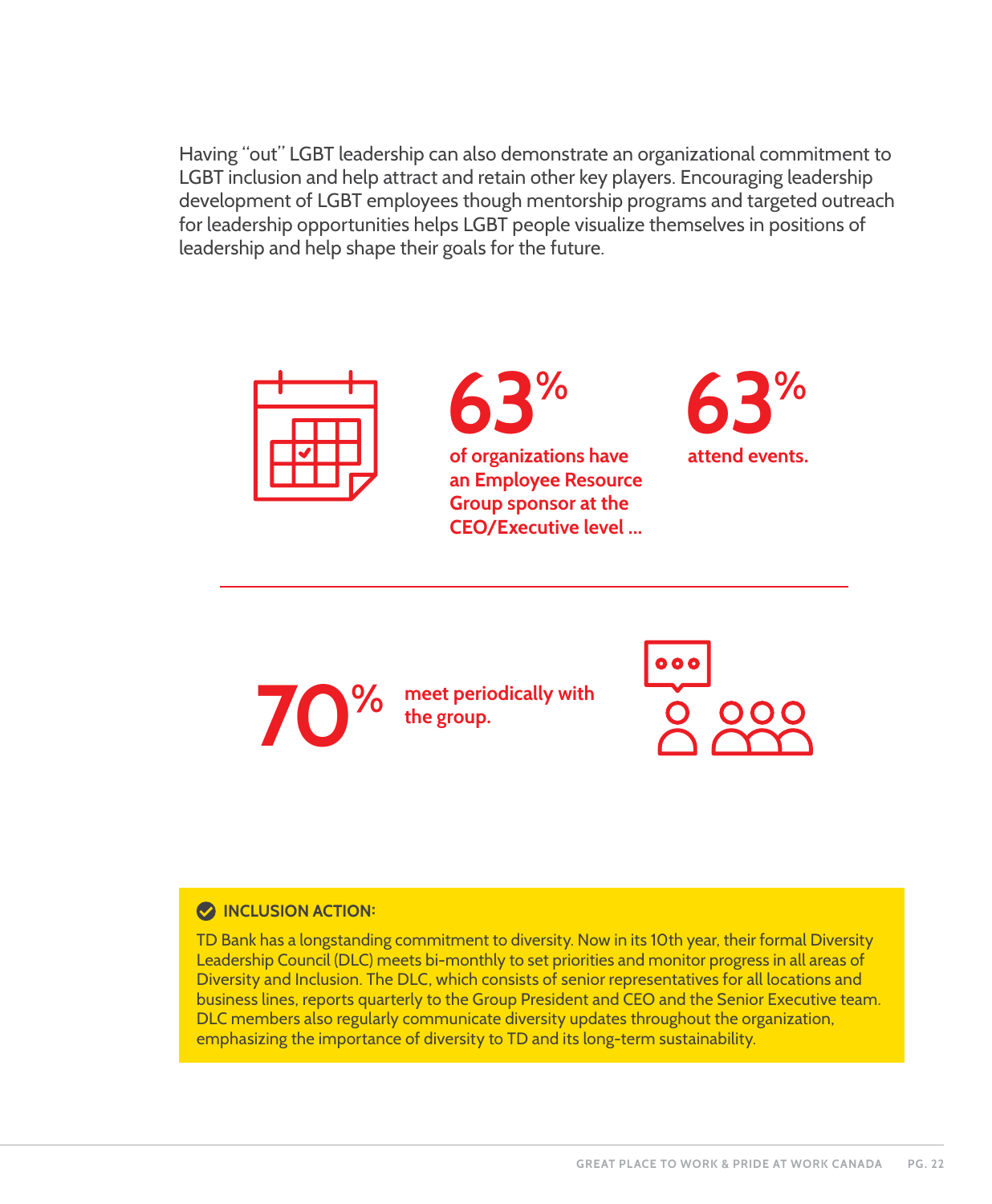

## **11. Put Your Money Where Your Mouth Is**

The best way to show support for diversity and inclusion is to make it part of your organizational structure, and this includes providing a budget. This shows that your organization recognizes the business and social value of fostering an inclusive workplace.

Financial support for training ensures everyone in your organization is aware of your organizational commitment to creating an inclusive workplace. Financial support for ERGs encourages inclusive social events and initiatives. Financial support for inclusive benefits helps LGBT people feel valued and cared for in the workplace.



**of organizaitons provide ERGs** with access to a budget and other resources.

**of organizations' ERGs have an agreed terms of reference or business plan.**





**48%**

**of organizations are in conversation with insurance providers to ensure that gender transition related costs are covered.**

# **B** INCLUSION ACTION:

Capco does pro bono work for organizations that advocate for LGBTQ rights. They offer domestic-partner and same-gender partner benefits (and have done for many years), and overall enjoy a strong and diverse culture with people from a broad range of backgrounds, nationalities and ethnicities

**11%**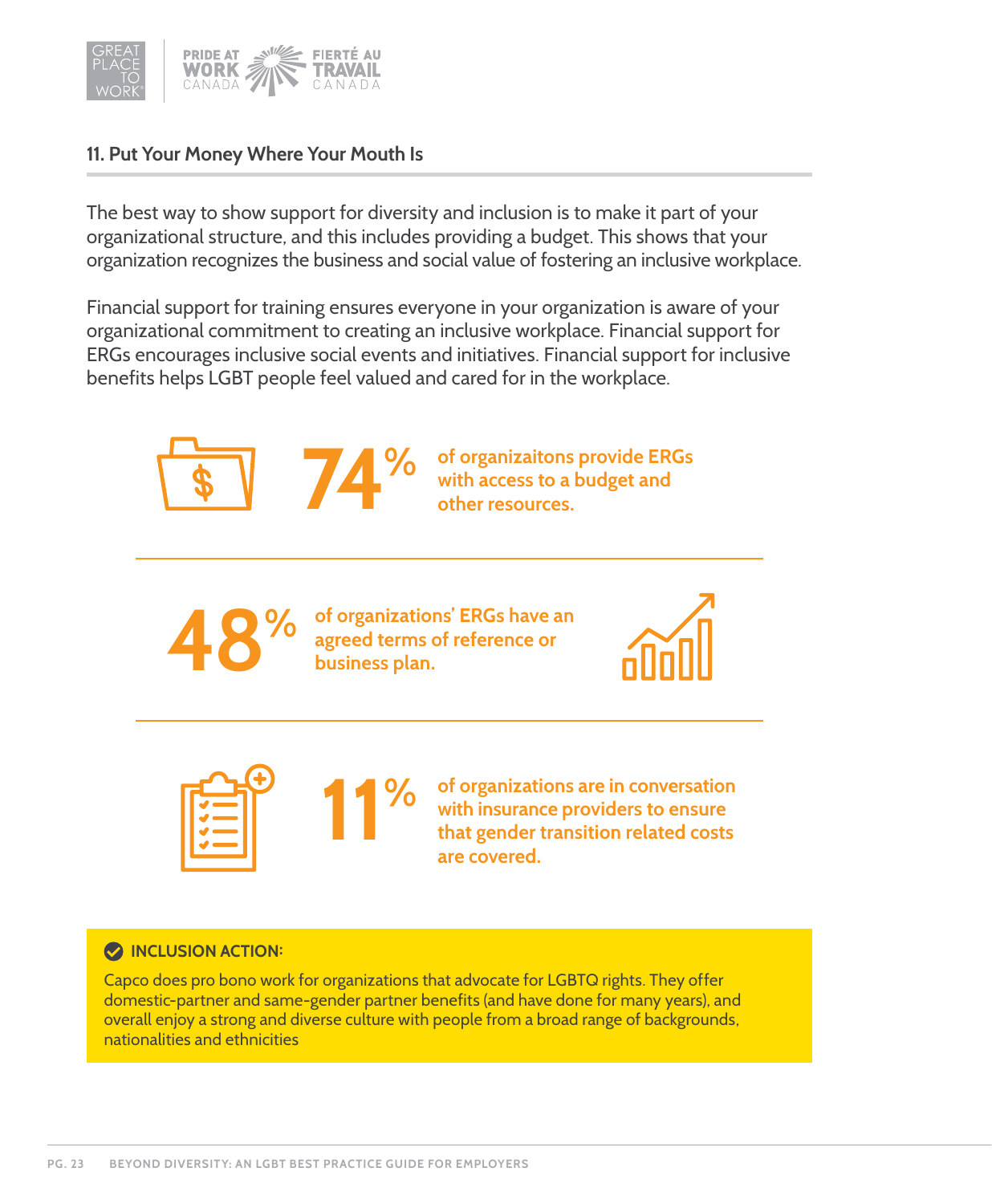## **12. Develop a Culture of Inclusion**

Developing a culture of inclusion requires a multi-pronged approach that incorporates workplace policy, leadership, behavior and assessment.

Diversity is about ensuring people see themselves represented in the environment around them. But as discussed in Wadors' article on diversity in the workplace, diversity efforts "fail" without inclusivity. Inclusion is about ensuring all employees see themselves represented not just in their workplace environment but in organizational policy, leadership, behaviors and attitudes.

Ultimately, inclusion is about creating a welcoming and supportive environment where all employees are accepted for who they are and the value their unique perspectives and experiences bring to the workplace.



**of organizations have used safer spaces campaigns.**

**of organizations have gender neutral washrooms.**

**of organizations have organizational goal setting which includes topics of discussion or actions have organizational goal**<br>setting which includes topics of discussion or actions that specifically address LGBT issues of inclusion. **issues of inclusion. %**



# *<u>O*</u> INCLUSION ACTION:

Last June, Morningstar organized its first-ever Diversity and Inclusion month. They planned special weekly activities focused on diversity and inclusion, including diversity workshops, games, and a cultural potluck. The goal was to help employees expand and acquire new knowledge of diversity, with the goal of maintaining a working environment that reflects inclusiveness.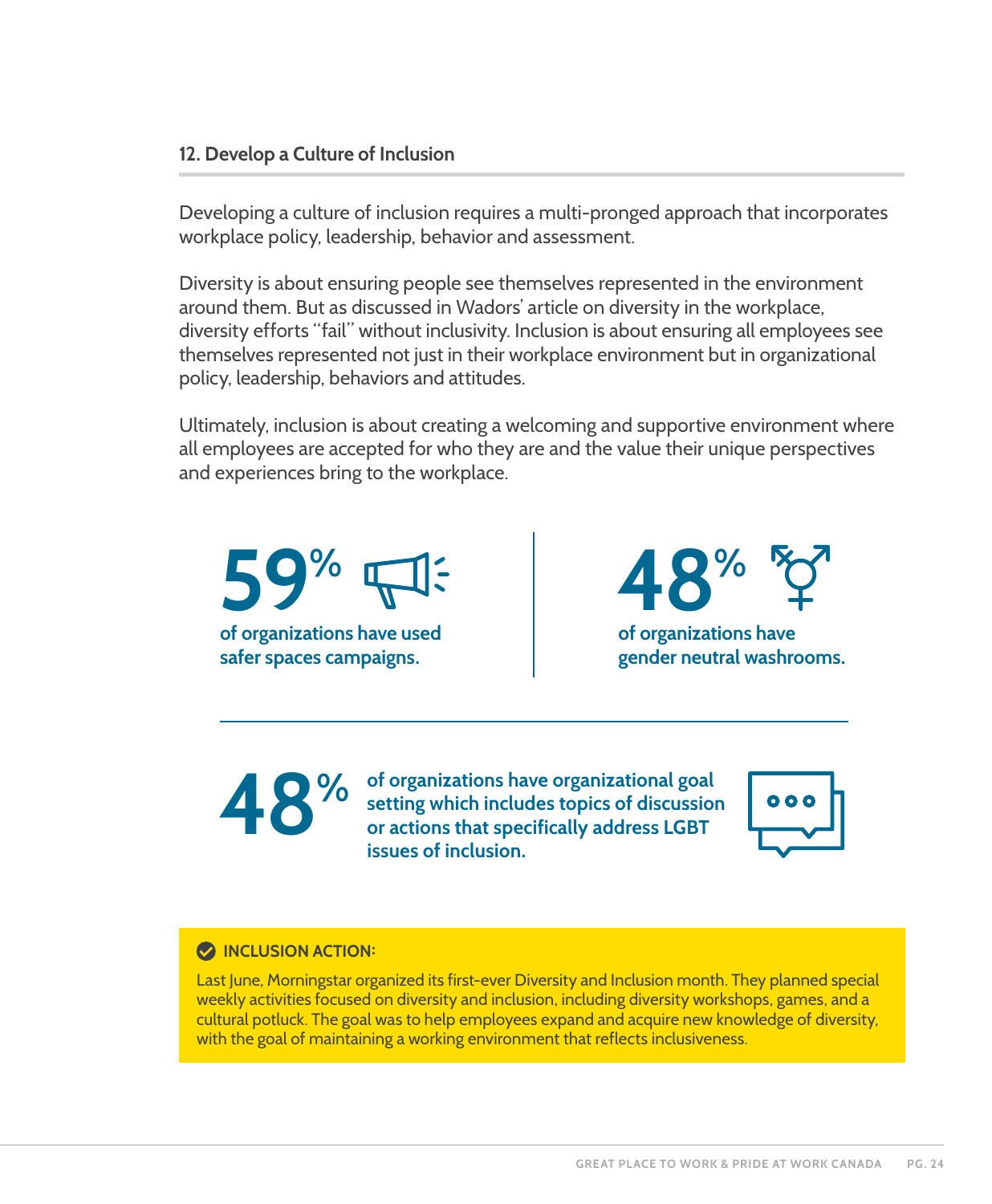

# **The Road Ahead**

As illustrated in this LGBT Employer Guide, great strides have been made over the past decade by Canadian employers who have been thoughtful about issues around LGBT inclusion and have led the way in taking action. However, diversity and inclusion work is ever-evolving and there are a few areas which still require more focus and support:

### **Supplier Diversity**

While many organizations have a formal code of conduct for employees, fewer extend this code to their suppliers. Ensuring suppliers align with your organizational values around LGBT inclusion goes a long way toward supporting LGBT entrepreneurship. Consider where your organization orders office supplies, goes to for catering, hires for cleaning, etc. These are all examples of opportunities to support organizations that are committed to LGBT inclusion and diversity.

### **Unconscious Bias in Recruiting and Hiring Practices**

The fact that many LGBT people are underemployed suggests that typical recruiting and hiring practices may be flawed. Consider where your job postings are advertised and how they are written. Do they use gendered language? Are they reaching a diverse range of communities and people? Consider posting to job boards and relevant publications that are geared towards LGBT communities. The further your job posting goes, the more talent your organization will be able to engage!

The selection process can also be full of challenges for an LGBT person. Are applicants dressed in clothing that is not considered "gender appropriate" removed from the candidate pool? On telephone interviews, are people excluded because the tone of their voice is either too high or too low or doesn't match assumptions of what someone should sound like? Do your recruiters know how to interact with references who might not be aware of a previous employee's gender transition (i.e., a candidate's previous employer knew them by a different name and as a different gender). Recruiters and hiring managers should be trained on the many forms of unconscious bias that play out in the hiring process to ensure they are selecting the best person for the job, regardless of differences.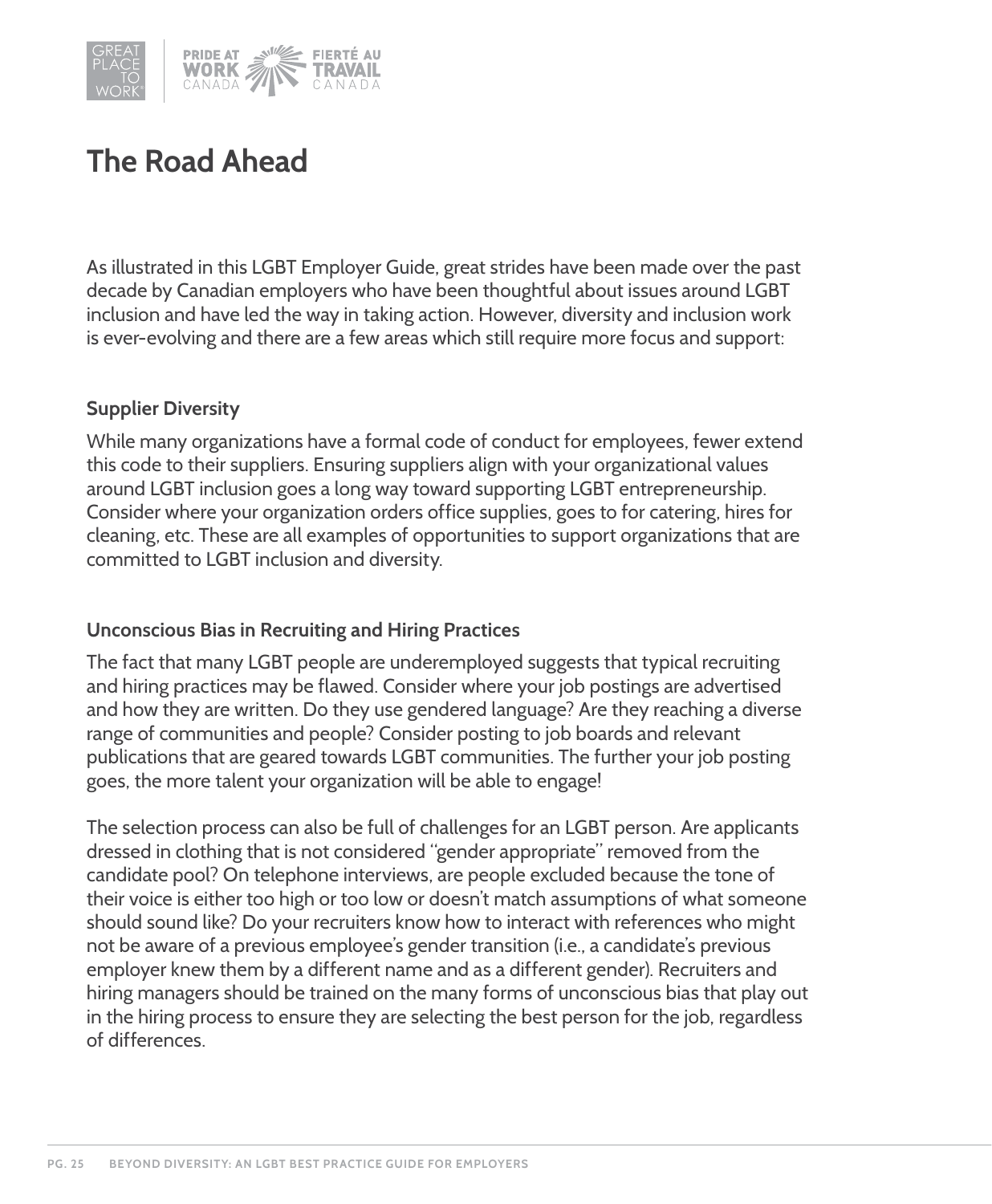## **Discrimination and Harassment is Intersectional**

The Ontario Human Rights Code recognizes people's experiences of discrimination and harassment as intersectional, viewed through a lens that recognizes social and historical contexts. Furthermore, experiences can be informed by multiple parts of someone's identity (for example, a person being denied a job based on race and gender identify or a person getting a job because of their race and gender identity). We are all denied or granted opportunities because of these intersectional identities (think race, gender identity, class, ability). Having conversations about this may trigger feelings of defensiveness, resulting in an "us vs. them" mentality. Only when inclusion efforts recognize the intersectional nature of discrimination can people move beyond past experiences and look toward the future.

# **Getting There Together**

The practices highlighted in this Employer Guide reflect the collective efforts of many individuals and organizations committed to advancing fairness for LGBT people in the workplace. There is no "one size fits all" solution to creating an inclusive workplace—each organization must find its own way. But whether you have been working on diversity and inclusiveness for some time, or are just starting the journey, we hope this collection of best practices will inspire you to do more to ensure a great place to work "for all" in your organization.

Diversity and inclusion is a holistic endeavour that requires us to recognize people as whole and complicated beings and recognize the systems that impact people's ability to thrive and live authentically in this world. Continuing this work—through connection with others-helps ensure that this work is meaningful, impactful, and creates a sense of belonging for all employees. Not only is this good for business, it's good for people.